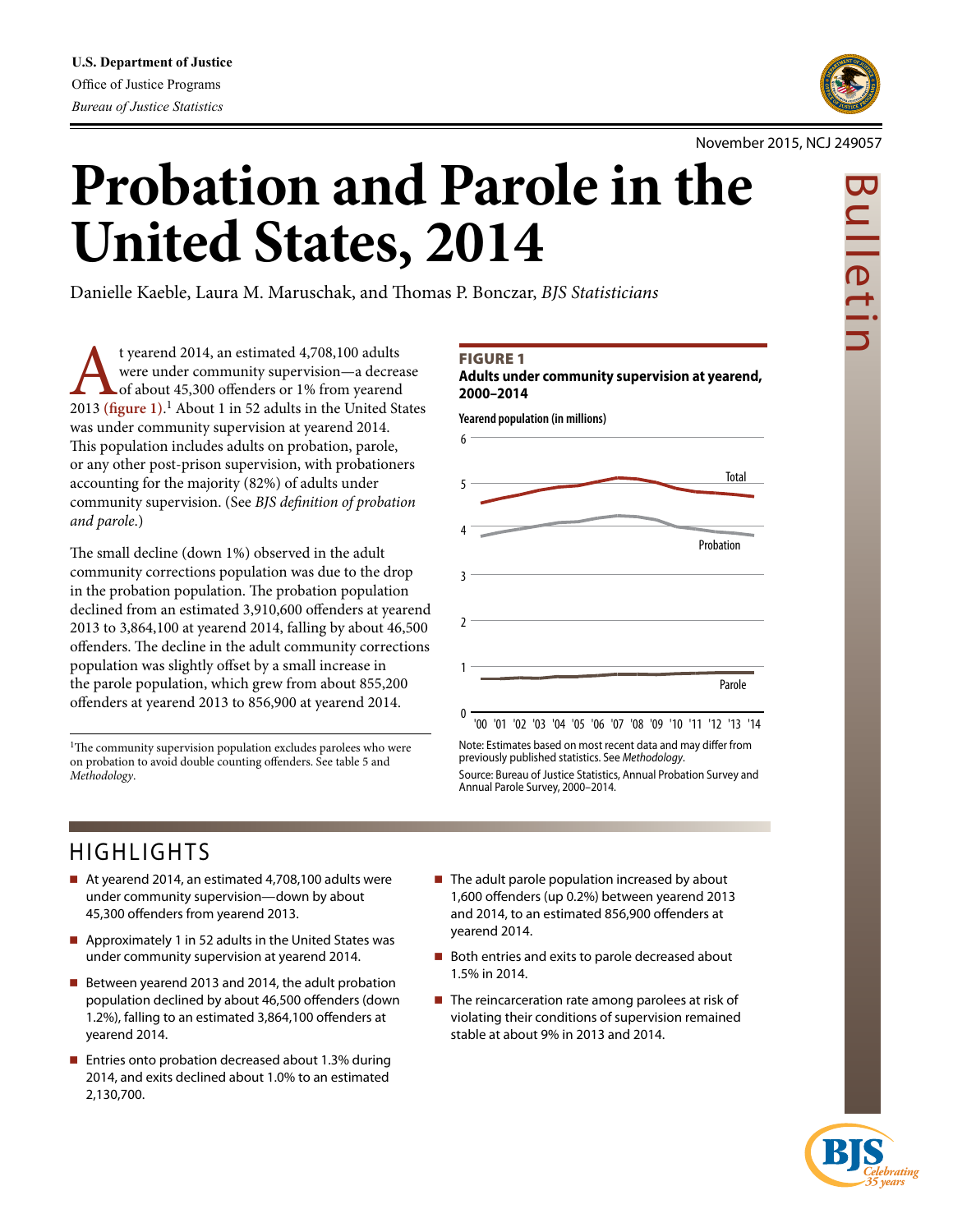Data in this report were collected through the Bureau of Justice Statistics' (BJS) Annual Probation Survey and Annual Parole Survey. Both surveys collect data from U.S. probation and parole agencies on yearend counts, movements (i.e., entries and exits), characteristics, and outcomes of supervision. For this report, an adult is any person subject to the jurisdiction of an adult court or correctional agency. Reporting methods for some probation and parole agencies have changed over time (see *Methodology*). Appendix tables 3, 4, 5, 6, and 7 present additional 2014 data by jurisdiction.

#### **Community supervision population experienced a small decline in 2014**

By yearend 2014, about 4.7 million offenders were under community supervision, a decrease of about 45,300 offenders from yearend 2013 **(table 1)**. During the same period, the probation population decreased by about 46,500 persons. The decline in the probation population, partially offset by the slight increase of an estimated 1,600 parolees in 2014, accounted for all of the decline in the community supervision population.

### **BJS definition of probation and parole**

*Probation* is a court-ordered period of correctional supervision in the community, generally as an alternative to incarceration. In some cases, probation can be a combined sentence of incarceration followed by a period of community supervision.

*Parole* is a period of conditional supervised release in the community following a prison term. It includes parolees released through discretionary or mandatory supervised release from prison, those released through other types of post-custody conditional supervision, and those sentenced to a term of supervised release.

Although the decline in the community supervision population in 2014 was small (down 1%), it was part of a longer trend. In each year from 2008 to 2014, declines have ranged from 0.5% to 2.6%. Overall, the population under community supervision has declined 8% over the past 7 years. The probation population has declined for 7 consecutive years. The overall decrease in the probation population was 10% from 4.3 million at yearend 2007 to an estimated 3.9 million at yearend 2014. While the number of offenders on probation declined from 2007 to 2014, the parole population increased by 3.7% from an estimated 826,100 at yearend 2007 to about 856,900 at yearend 2014.

#### TABLE<sub>1</sub>

#### **U.S. adult residents on community supervision, probation, and parole, 2000–2014**

| Year            | Community<br>supervised<br>population | Probation | Parole  |
|-----------------|---------------------------------------|-----------|---------|
|                 |                                       |           |         |
| 2000            | 4,564,900                             | 3,839,400 | 725,500 |
| 2001            | 4,665,700                             | 3,934,500 | 731,100 |
| 2002            | 4,748,100                             | 3,995,000 | 753,100 |
| 2003            | 4,847,300                             | 4,073,800 | 773,500 |
| 2004            | 4,916,300                             | 4,140,400 | 775,900 |
| 2005            | 4,946,600                             | 4,162,300 | 784,400 |
| 2006            | 5,035,000                             | 4,236,800 | 798,200 |
| 2007            | 5,119,000                             | 4,293,000 | 826,100 |
| 2008            | 5,094,400                             | 4,270,100 | 828,200 |
| 2009            | 5,015,900                             | 4,196,200 | 824,100 |
| 2010            | 4,886,000                             | 4,053,600 | 840,700 |
| 2011            | 4,813,000                             | 3,969,400 | 854,600 |
| 2012            | 4,785,900                             | 3,940,800 | 857,800 |
| 2013            | 4,753,400                             | 3,910,600 | 855,200 |
| 2014            | 4,708,100                             | 3,864,100 | 856,900 |
| Percent change, |                                       |           |         |
| 2007-2014       | $-8.0\%$                              | $-10.0\%$ | 3.7%    |
| Percent change, |                                       |           |         |
| 2013-2014       | $-1.0%$                               | $-1.2%$   | 0.2%    |

Note: Counts rounded to the nearest 100. Detail may not sum to total due to rounding. Counts based on most recent data and may differ from previously published statistics. Reporting methods for some probation agencies changed over time. See *Methodology*.

Source: Bureau of Justice Statistics, Annual Probation Survey and Annual Parole Survey, 2000–2014.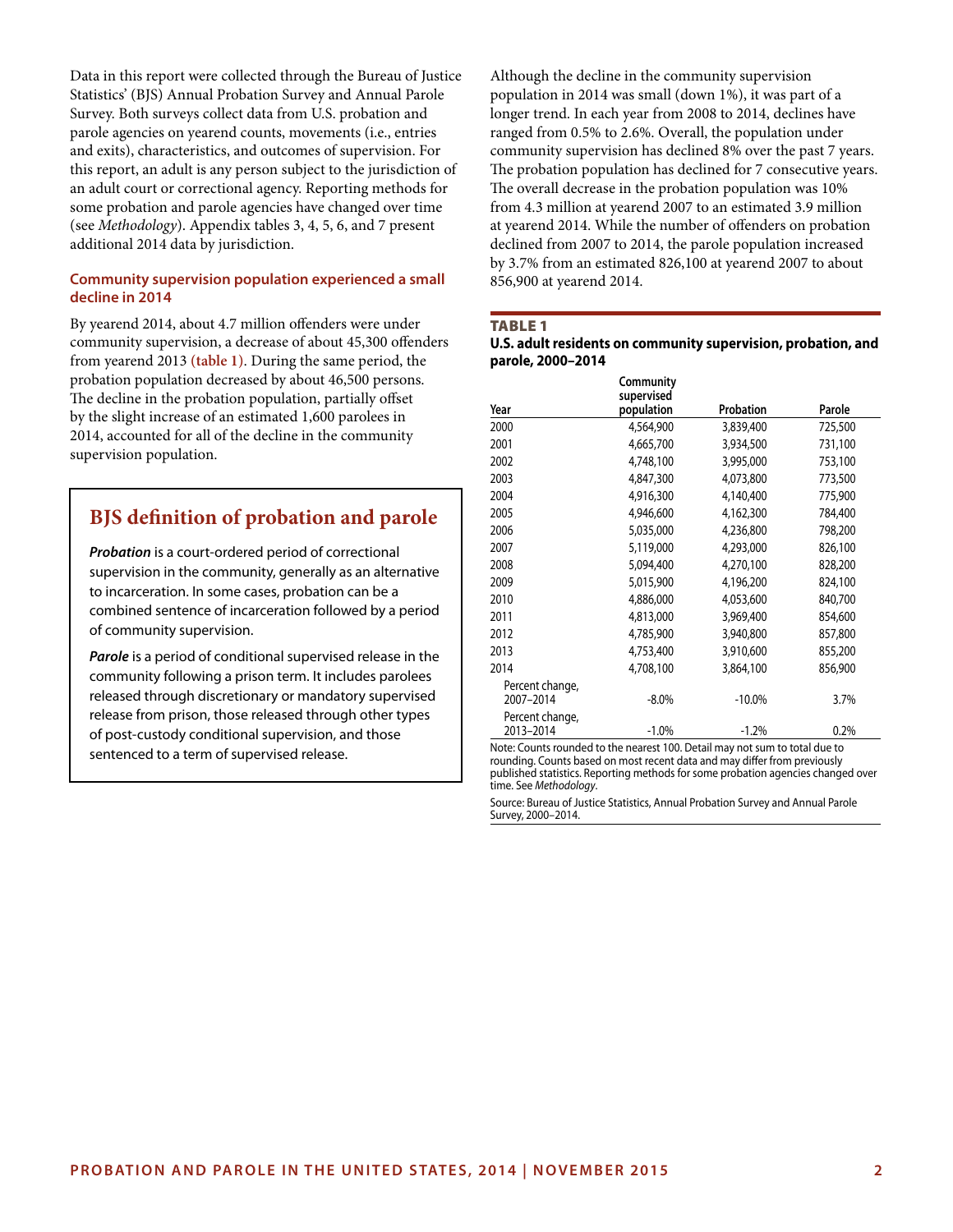#### **Rates of adults under community supervision continued to decline for both probation and parole in 2014**

The rate of adults under community supervision fell from an estimated 1,947 offenders per 100,000 U.S. adult residents at yearend 2013 to 1,910 offenders per 100,000 at yearend 2014 **(table 2)**. The probation rate declined from 1,602 offenders per 100,000 U.S. adult residents at yearend 2013 to 1,568 offenders per 100,000 at yearend 2014. Due to the growth in the U.S. adult resident population, the parole rate declined from 350 offenders per 100,000 U.S. adult residents in 2013 to 348 per 100,000 in 2014 despite the increase in the number of parolees. Overall, community supervision, probation, and parole rates were down from the peak rates observed at yearend 2007.

#### Table 2

| U.S. adult residents on community supervision, probation, and |  |
|---------------------------------------------------------------|--|
| parole, 2000, 2005-2014                                       |  |

| Number per 100,000<br>U.S. adult residents |                                       |           |        | U.S. adult residents on-  |           |          |
|--------------------------------------------|---------------------------------------|-----------|--------|---------------------------|-----------|----------|
| Year                                       | Community<br>supervision <sup>a</sup> | Probation | Parole | Community<br>supervisionb | Probation | Parole   |
| 2000                                       | 2,162                                 | 1,818     | 344    | 1 in 46                   | 1 in 55   | 1 in 291 |
| 2005                                       | 2,215                                 | 1.864     | 351    | 1 in 45                   | 1 in 54   | 1 in 285 |
| 2006                                       | 2,228                                 | 1.875     | 353    | 1 in 45                   | 1 in 53   | 1 in 283 |
| 2007                                       | 2.239                                 | 1,878     | 361    | 1 in 45                   | 1 in 53   | 1 in 277 |
| 2008 <sup>c</sup>                          | 2,202                                 | 1.846     | 358    | 1 in 45                   | 1 in 54   | 1 in 279 |
| 2009                                       | 2.146                                 | 1.795     | 353    | 1 in 47                   | 1 in 56   | 1 in 284 |
| 2010                                       | 2.066                                 | 1.714     | 355    | 1 in 48                   | 1 in 58   | 1 in 281 |
| 2011                                       | 2.014                                 | 1.661     | 358    | 1 in 50                   | 1 in 60   | 1 in 280 |
| 2012                                       | 1,982                                 | 1,632     | 355    | 1 in 50                   | 1 in 61   | 1 in 284 |
| 2013                                       | 1.947                                 | 1.602     | 350    | 1 in 51                   | 1 in 62   | 1 in 286 |
| 2014                                       | 1,910                                 | 1,568     | 348    | 1 in 52                   | 1 in 64   | 1 in 288 |

Note: Detail may not sum to total due to rounding. Rates based on most recent data available and may differ from previously published statistics. Rates based on the community supervision, probation, and parole population counts as of December 31 of the reporting year and the estimated U.S. adult resident population on January 1 of each subsequent year.

<sup>a</sup>Includes adults on probation and adults on parole. For 2008 to 2014, detail does not sum to total because the community supervision rate was adjusted to exclude parolees who were also on probation. See Methodology.

bIncludes adults on probation and parole.

cSee *Methodology* for estimating change in population counts.

Sources: Bureau of Justice Statistics, Annual Probation Survey and Annual Parole Survey, 2000, 2005–2014; and U.S. Census Bureau, National Intercensal Estimates, 2001, 2005–2010, and Population Estimates, January 1, 2011–2015.

#### **Probation entries and exits decreased in 2014**

While the number of entries to and exits from probation have changed over time, they have generally moved in the same direction in a given year. After peaking in 2007, entries began a steady decline, while exits continued to increase, peaking in 2009. In 2009, exits exceeded entries and continued to do so through 2014.

From 2013 to 2014, probation entries declined 1.3% from an estimated 2,094,100 entries to 2,067,100 **(figure 2)**. During the same period, exits declined by 600 from an estimated 2,131,300 exits to 2,130,700. These declines in both entries and exits led to the overall decline in movements on and off probation, from 4,225,400 during 2013 to 4,197,800 during 2014. (See *Methodology* for a discussion of estimating change in population counts.)

#### Figure 2 **Probation entries and exits, 2000–2014**



Note: Counts rounded to the nearest 100. Estimates based on most recent data and may differ from previously published statistics. See *Methodology*. See appendix table 1 for estimates.

Source: Bureau of Justice Statistics, Annual Probation Survey, 2000–2014.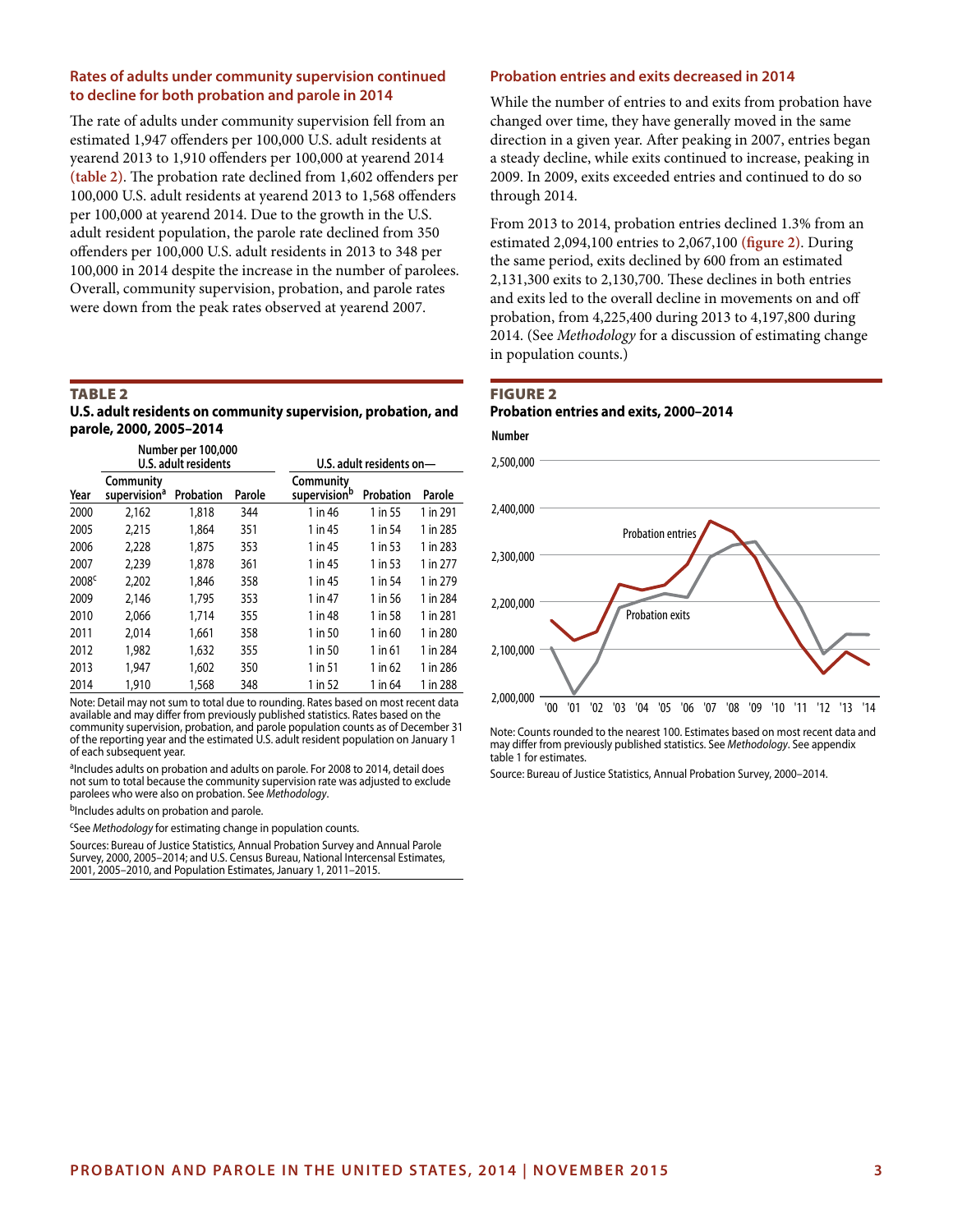#### **Exit rate for probationers increased slightly after 2 years of decreases, returning to the rate observed each year from 2008 to 2011**

The rate at which probationers exit supervision—the number that exit probation divided by the average of the probation population at the beginning and end of the year—provides a measure of how quickly the population turns over. Following a decline in the exit rate between 2011 and 2012, the rate increased in 2013 to 54 exits per 100 probationers and again in 2014 to 55 per 100, the rate that was observed each year from 2008 to 2011 **(table 3)**. In 2014, the mean length of stay on probation was 21.9 months.

The completion rate—turnover due to completing the term of supervision either through a full-term completion or early discharge—was 35 exits per 100 probationers during 2014. The same rate was observed in 2008 and was slightly lower than the 36 exits per 100 probationers that held constant from 2009 to 2013. In 2014, the rate of exiting due to an incarceration was 8 exits per 100 probationers, the same rate observed in 2012 and 2013.

#### **Incarceration rate among at-risk probationers remained stable**

The incarceration rate among probationers at risk of violating their conditions of supervision—including incarceration for a new offense, a revocation, and other reasons—in 2014 (5.0%) was similar to the rate reported in 2013 (5.4%) **(figure 3)**. Since 2000, the incarceration rate has remained relatively stable, ranging from 4.5% to 6.1%. The incarceration rate is defined as

the ratio of the number of probationers who were discharged and incarcerated during the year to the number of probationers who were at risk of incarceration at any point during the year. The probation population at risk of incarceration includes the population at the beginning of the year and all probation entries during the year.

#### Figure 3

#### **Percent of the at-risk probation population incarcerated, 2000–2014**



Note: Estimates based on most recent data and may differ from previously published statistics. The at-risk population is defined as the number of probationers under supervision at the start of the year (January 1) plus the number who entered supervision during the year. See *Methodology*.

Source: Bureau of Justice Statistics, Annual Probation Survey, 2000–2014.

#### **TABLE 3**

#### **Rate of probation exits, by type of exit, 2008–2014**

| $\frac{1}{2}$ and $\frac{1}{2}$ and $\frac{1}{2}$ and $\frac{1}{2}$ and $\frac{1}{2}$ and $\frac{1}{2}$ and $\frac{1}{2}$ |          |          |          |          |          |          |          |
|---------------------------------------------------------------------------------------------------------------------------|----------|----------|----------|----------|----------|----------|----------|
| Type of exit                                                                                                              | 2008     | 2009     | 2010     | 2011     | 2012     | 2013     | 2014     |
| Total exit rate <sup>a</sup>                                                                                              | 55       | 55       | 55       | 55       | 53       | 54       | 55       |
| Completion                                                                                                                | 35       | 36       | 36       | 36       | 36       | 36       | 35       |
| Incarceration <sup>b</sup>                                                                                                |          | q        | q        | 9        | 8        | 8        | 8        |
| Absconder                                                                                                                 |          |          |          |          |          |          |          |
| Discharged to custody, detainer, or warrant                                                                               |          |          |          |          |          |          |          |
| Other unsatisfactory <sup>c</sup>                                                                                         | h        | b        | b        |          |          | 6        |          |
| Transferred to another probation agency                                                                                   |          |          |          |          |          |          |          |
| Death                                                                                                                     |          |          |          |          |          |          |          |
| Other <sup>d</sup>                                                                                                        |          |          |          |          |          |          |          |
| Estimated mean time served on probation <sup>e</sup>                                                                      | 21.8 mo. | 21.6 mo. | 21.7 mo. | 22.0 mo. | 22.8 mo. | 22.1 mo. | 21.9 mo. |

Note: Rate per 100 probationers. Detail may not sum to total due to rounding. Rates based on most recent data and may differ from previously published statistics. See *Methodology*.

--Less than 0.5 per 100 probationers.

<sup>a</sup>The ratio of the number of probationers exiting supervision during the year to the average daily probation population (i.e., average of the January 1 and December 31 populations within the reporting year).

<sup>b</sup>Includes probationers who were incarcerated for a new offense and those who had their current probation sentence revoked (e.g., violating a condition of supervision). <sup>c</sup>Includes probationers discharged from supervision who failed to meet all conditions of supervision, including some with only financial conditions remaining, some who had their probation sentence revoked but were not incarcerated because their sentence was immediately reinstated, and other types of unsatisfactory exits. Includes some early terminations and expirations of sentence reported as unsatisfactory exits.

<sup>d</sup>Includes, but not limited to, probationers discharged from supervision through a legislative mandate because they were deported or transferred to the jurisdiction of Immigration and Customs Enforcement; transferred to another state through an interstate compact agreement; had their sentence dismissed or overturned by the court through an appeal; had their sentence closed administratively, deferred, or terminated by the court; were awaiting a hearing; or were released on bond.

eCalculated as the inverse of the exit rate times 12 months. See *Methodology*.

Source: Bureau of Justice Statistics, Annual Probation Survey, 2008–2014.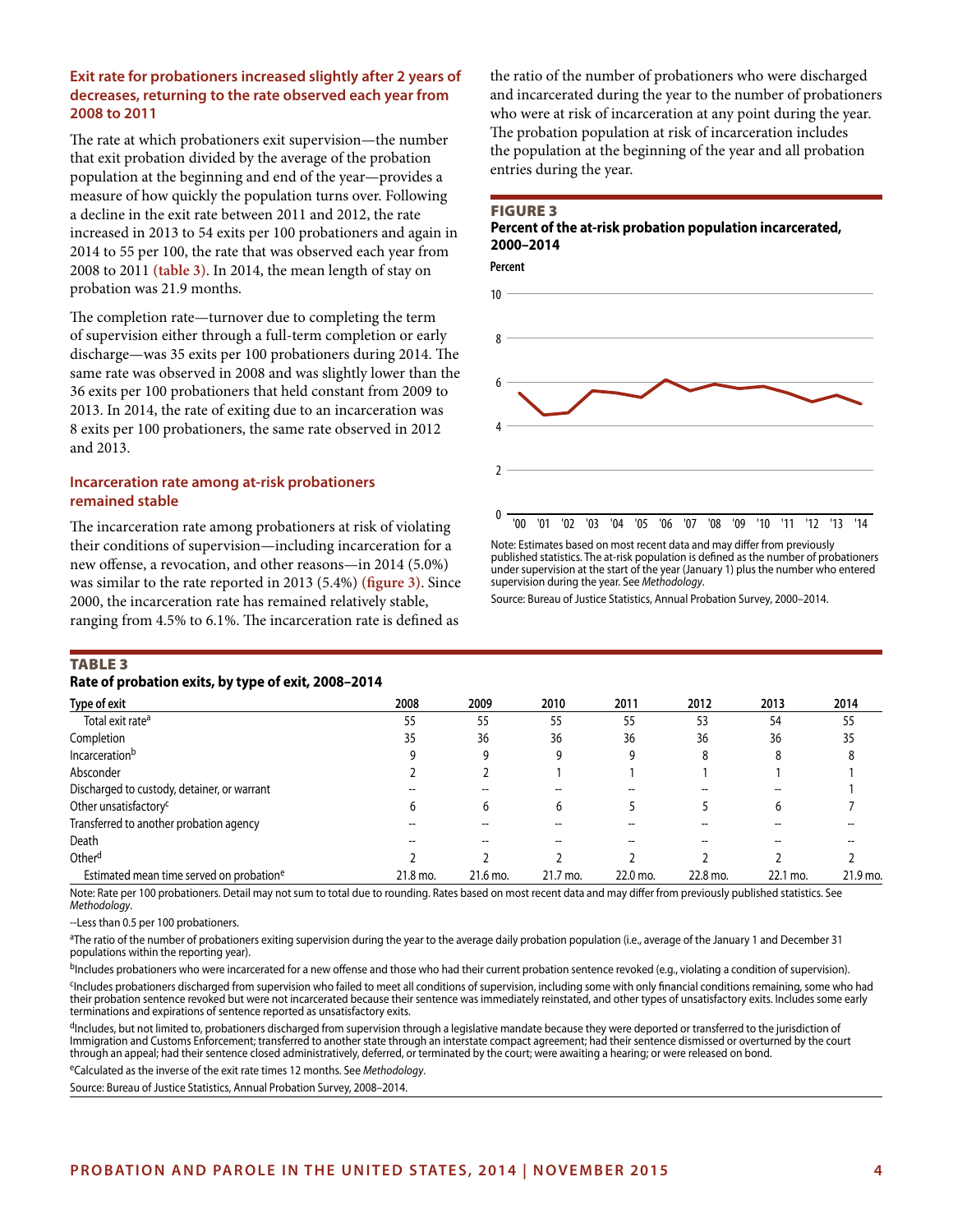#### **Probation population characteristics changed slightly since 2000**

At yearend 2014, a quarter (25%) of probationers were female, compared to 22% of probationers in 2000 **(table 4)**. At yearend 2014, more than half (54%) of probationers were non-Hispanic white, 30% were non-Hispanic black, and 13% were Hispanic or Latino—a similar distribution for race and Hispanic origin observed in 2000.

The percentage of probationers supervised for a felony offense increased from 52% in 2000 to 56% in 2014. The percentage of probationers on active status has decreased slightly since 2000, falling from 76% in 2000 to 73% in 2014. However, probationers on active status increased in 2014 from 69% in 2013. Active probationers are defined as those required to regularly contact a probation authority in person, by mail, by telephone, or electronically.

#### **U.S. parole population experienced small fluctuations since yearend 2011**

The total parole population has changed little since yearend 2011, ranging from a high of 857,800 offenders on parole in 2012 to a low of 854,600 at yearend 2011. At yearend 2014, an estimated 856,900 offenders were on parole, up from 855,200 at yearend 2013. The state parole population accounted for the entire increase (up about 3,600 offenders), while the federal parole population decreased (down about 2,000 offenders). The 0.2% increase in the parole population at yearend 2014 compared to yearend 2013 marks the third consecutive yearend change that was less than 0.5%.

#### **TABLE 4**

#### **Characteristics of adults on probation, 2000, 2013, and 2014**

| Characteristic                                            | 2000      | 2013                     | 2014           |
|-----------------------------------------------------------|-----------|--------------------------|----------------|
| <b>Total</b>                                              | 100%      | 100%                     | 100%           |
| Sex                                                       |           |                          |                |
| Male                                                      | 78%       | 75%                      | 75%            |
| Female                                                    | 22        | 25                       | 25             |
| Race/Hispanic origin                                      |           |                          |                |
| White <sup>a</sup>                                        | 54%       | 54%                      | 54%            |
| Black/African American <sup>a</sup>                       | 31        | 30                       | 30             |
| Hispanic/Latino                                           | 13        | 14                       | 13             |
| American Indian/Alaska Native <sup>a</sup>                | 1         | 1                        | 1              |
| Asian/Native Hawaiian/other Pacific Islander <sup>a</sup> | 1         | 1                        | 1              |
| Two or more races <sup>a</sup>                            | .         |                          | --             |
| <b>Status of supervision</b>                              |           |                          |                |
| Active                                                    | 76%       | 69%                      | 73%            |
| Residential/other treatment program                       | .         | 1                        | 1              |
| Financial conditions remaining                            | $\cdots$  | 1                        | 1              |
| Inactive                                                  | 9         | 6                        | 5              |
| Absconder                                                 | 9         | 9                        | 7              |
| Supervised out of jurisdiction                            | 3         | $\overline{\phantom{a}}$ | $\overline{2}$ |
| <b>Warrant status</b>                                     | .         | 9                        | 6              |
| Other                                                     | 3         | 3                        | 4              |
| Type of offense                                           |           |                          |                |
| Felony                                                    | 52%       | 55%                      | 56%            |
| Misdemeanor                                               | 46        | 43                       | 42             |
| Other infractions                                         | 2         | 2                        | 2              |
| Most serious offense                                      |           |                          |                |
| Violent                                                   |           | 19%                      | 19%            |
| Domestic violence                                         | $\ddotsc$ | 4                        | 4              |
| Sex offense                                               |           | 3                        | 3              |
| Other violent offense                                     | $\ddotsc$ | 12                       | 12             |
| Property                                                  |           | 29                       | 28             |
| Drug                                                      | 24%       | 25                       | 25             |
| Public-order                                              | 24        | 17                       | 16             |
| <b>DWI/DUI</b>                                            | 18        | 14                       | 14             |
| Other traffic offense                                     | 6         | $\overline{2}$           | $\overline{2}$ |
| Otherb                                                    | 52        | 10                       | 11             |

Note: Detail may not sum to total due to rounding. Counts based on most recent data and may differ from previously published statistics. See *Methodology*. Characteristics based on probationers with known type of status.

--Less than 0.5%.

…Not available.

aExcludes persons of Hispanic or Latino origin.

bIncludes violent and property offenses in 2000 because those data were not collected separately.

Source: Bureau of Justice Statistics, Annual Probation Survey, 2000, 2013, and 2014.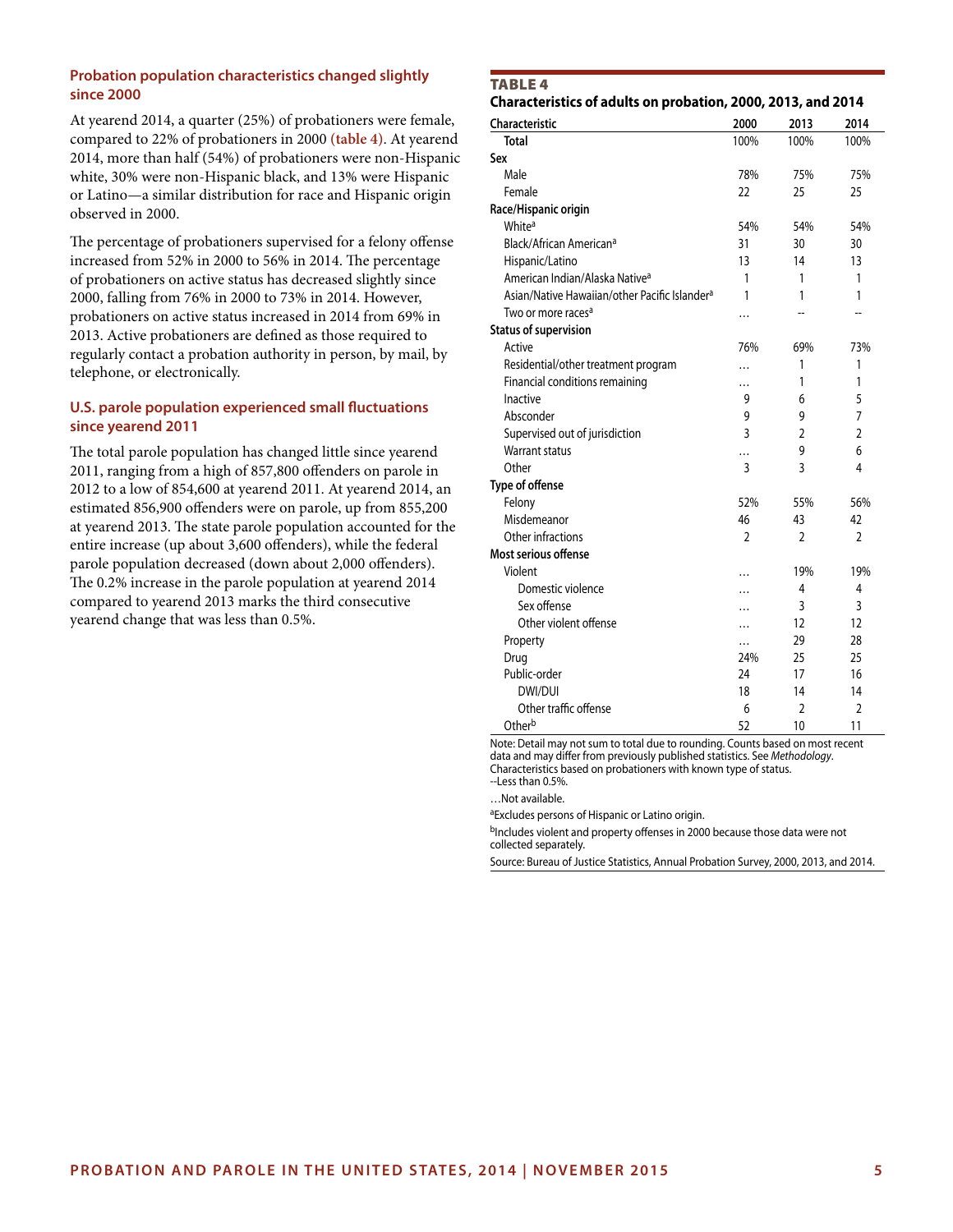#### **Parole entries and exits declined in 2014; entries continued to exceed exits**

Between 2013 and 2014, parole entries declined 6,600 from an estimated 466,800 to 460,200, and exits declined 7,700 from 459,600 to 451,900 **(figure 4)**. The 1.4% decline in entries to parole from yearend 2013 to yearend 2014 was consistent with the 1% decrease in the number of prison releases during the same period. (For more information, see *Prisoners in 2014,* NCJ 248955, BJS web, September 2015.) Exits from parole declined 1.7% from 2013 to 2014. Both entries and exits have declined in the past five years, resulting in a decrease in the overall movement of the parole population. In 2014, parolees entered or exited supervision 912,100 times, down from 926,400 in 2013.

#### **Parole exit rate decreased for the fifth consecutive year**

The parole exit rate fell to 53 exits per 100 parolees in 2014, continuing a downward trend first observed in 2010 **(table 5)**. During the same period, the mean length of stay on parole increased from 17.9 months in 2010 to 22.7 months in 2014. The exit rate due to completion of term of supervision or early discharge was 33 exits per 100 parolees in 2014, unchanged since 2011 and only slightly lower than the rate observed in 2010 (35 per 100 parolees). In 2014, the rate of return to incarceration remained unchanged from 2013 at 14 exits per 100 parolees, but was down overall from 22 per 100 in

2010. The largest decline in the rate occurred between 2011 and 2012. The decline observed in the exit rate in 2012 was largely due to the decline in the number of parolees being returned to incarceration in California.

#### Figure 4





Note: Counts rounded to the nearest 100. Estimates based on most recent data and may differ from previously published statistics. See *Methodology*. See appendix table 2 for estimates.

Source: Bureau of Justice Statistics, Annual Parole Survey, 2000–2014.

#### TABLE<sub>5</sub>

**Rate of parole exits, by type of exit, 2008–2014**

| <b>Type of exit</b>                               | 2008     | 2009     | 2010     | 2011     | 2012     | 2013 <sup>a</sup> | 2014 <sup>a</sup> |
|---------------------------------------------------|----------|----------|----------|----------|----------|-------------------|-------------------|
| Total exit rate <sup>b</sup>                      | 69       | 70       | 67       | 63       | 58       | 54                | 53                |
| Completion                                        | 34       | 35       | 35       | 33       | 33       | 33                | 33                |
| <b>Returned to incarceration</b>                  | 24       | 24       | 22       | 20       | 15       | 14                | 14                |
| With new sentence                                 |          |          | b        |          |          |                   |                   |
| With revocation                                   |          |          | 16       | 13       |          |                   |                   |
| Other/unknown                                     |          |          |          |          |          |                   |                   |
| Absconder                                         |          |          |          |          |          |                   |                   |
| Other unsatisfactory exit <sup>c</sup>            |          |          |          |          |          |                   |                   |
| <b>Transferred to another state</b>               |          |          |          |          |          |                   |                   |
| <b>Death</b>                                      |          |          |          |          |          |                   |                   |
| Other <sup>d</sup>                                |          |          |          |          |          |                   |                   |
| Estimated mean time served on parole <sup>e</sup> | 17.4 mo. | 17.1 mo. | 17.9 mo. | 19.1 mo. | 20.7 mo. | 22.1 mo.          | 22.7 mo.          |

Note: Rate per 100 parolees. Detail may not sum to total due to rounding. Rates based on most recent data and may differ from previously published statistics.

Except as noted, rates based on parolees with known type of exit. See appendix table 7 for reported type of exit by jurisdiction. See *Methodology*.

<sup>a</sup>Type of exit includes imputed data for California, based on information provided for 2012.

<sup>b</sup>The ratio of the number of parolees exiting supervision during the year to the average daily parole population (i.e., average of the January 1 and December 31 populations within the reporting year).

cIncludes parolees discharged from supervision who failed to meet all conditions of supervision, including some who had their parole sentence revoked but were not incarcerated because their sentence was immediately reinstated, and other types of unsatisfactory exits. Includes some early terminations and expirations of sentence reported as unsatisfactory exits.

<sup>d</sup>Includes, but not limited to, parolees discharged from supervision because they were deported or transferred to the jurisdiction of Immigration and Customs Enforcement, had their sentence terminated by the court through an appeal, or were transferred to another state through an interstate compact agreement and discharged to probation supervision.

eCalculated as the inverse of the exit rate times 12 months. See *Methodology*.

Source: Bureau of Justice Statistics, Annual Parole Survey, 2008–2014.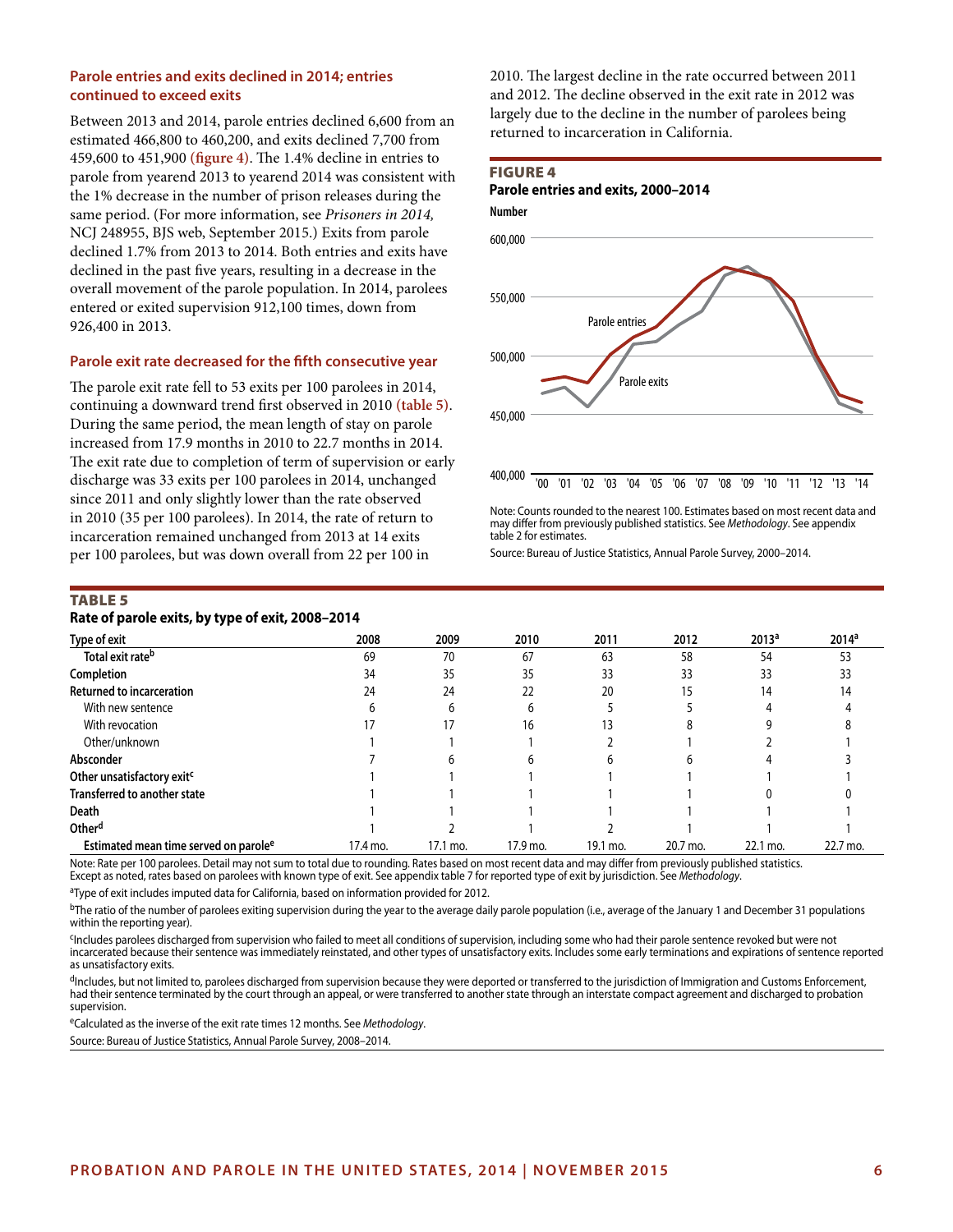#### **Reincarceration rate among parolees remained stable since 2012**

An estimated 9.0% of all parolees who were at risk of reincarceration during 2014 were incarcerated, similar to the rate in 2013 (9.3%) **(figure 5)**. Overall, this rate has declined from 2000 to 2014. The incarceration rate is defined as the ratio of the number of parolees who were discharged during the year as the result of incarceration to the number of parolees who were at risk of incarceration at any point during the year. The parole population at risk of incarceration is defined as the sum of the population at the beginning of the year and all parole entries during the year. In 2014, 2.8% of parolees who were at risk of reincarceration were incarcerated for a new sentence, which was unchanged from 2013. The rate at which parolees were reincarcerated as a result of revocation was 5.2% in 2014, compared to 5.6% in 2013.

#### Figure 5

#### **Percent of the at-risk parole population returned to incarceration, 2000–2014 Percent**



Note: Percents based on most recent data and may differ from previously published statistics. See *Methodology*. Estimates based on parolees with known type of exit. Type of exit for 2013 and 2014 includes imputed data for California, based on information provided for 2012. See appendix table 7 for reported type of exit by jurisdiction. The at-risk population is defined as the number of parolees under supervision at the start of the year (January 1) plus the number who entered supervision during the year. See *Methodology*.

Source: Bureau of Justice Statistics, Annual Parole Survey, 2000–2014.

#### **Percent of Hispanic parolees continues to drop in 2014**

In 2014, 16% of the parole population was Hispanic or Latino, compared to 17% in 2013 and 21% in 2000 **(table 6)**. Forty-three percent of parolees were white, up from 38% in 2000. Males continued to make up 88% of the adult parole population—the same percentage reported in 2000 and 2013.

The percentage of parolees sentenced to a maximum term of incarceration of less than 1 year grew from 3% in 2000 to 6% in 2014. In 2014, about the same percentage of offenders were being supervised for either a violent offense (31%) or a drug crime (31%).

#### Table 6

| <b>Characteristic</b>                                     | 2000           | 2013 | 2014           |
|-----------------------------------------------------------|----------------|------|----------------|
| <b>Total</b>                                              | 100%           | 100% | 100%           |
| Sex                                                       |                |      |                |
| Male                                                      | 88%            | 88%  | 88%            |
| Female                                                    | 12             | 12   | 12             |
| Race/Hispanic origin                                      |                |      |                |
| White <sup>a</sup>                                        | 38%            | 43%  | 43%            |
| Black/African American <sup>a</sup>                       | 40             | 38   | 39             |
| Hispanic/Latino                                           | 21             | 17   | 16             |
| American Indian/Alaska Native <sup>a</sup>                | 1              | 1    | 1              |
| Asian/Native Hawaiian/other Pacific Islander <sup>a</sup> |                | 1    | 1              |
| Two or more races <sup>a</sup>                            | .              |      |                |
| <b>Status of supervision</b>                              |                |      |                |
| Active                                                    | 83%            | 84%  | 84%            |
| Inactive                                                  | $\overline{4}$ | 5    | 5              |
| Absconder                                                 | $\overline{7}$ | 6    | 6              |
| Supervised out of state                                   | 5              | 4    | 4              |
| Financial conditions remaining                            |                |      | 0              |
| Other                                                     | 1              | 1    | $\mathfrak{p}$ |
| Maximum sentence to incarceration                         |                |      |                |
| Less than 1 year                                          | 3%             | 5%   | 6%             |
| 1 year or more                                            | 97             | 95   | 94             |
| Most serious offense                                      |                |      |                |
| Violent                                                   | .              | 29%  | 31%            |
| Sex offense                                               | .              | 10   | 7              |
| Other violent                                             | .              | 20   | 24             |
| Property                                                  | $\cdots$       | 22   | 22             |
| Drug                                                      | .              | 32   | 31             |
| Weapon                                                    | .              | 4    | 4              |
| Otherb                                                    |                | 13   | 12             |

Note: Detail may not sum to total due to rounding. Counts based on most recent data and may differ from previously published statistics. See *Methodology*. Characteristics based on parolees with known type of status.

--Less than 0.5%.

...Not available.

aExcludes persons of Hispanic or Latino origin.

bIncludes public-order offenses.

Source: Bureau of Justice Statistics, Annual Parole Survey, 2000, 2013, and 2014.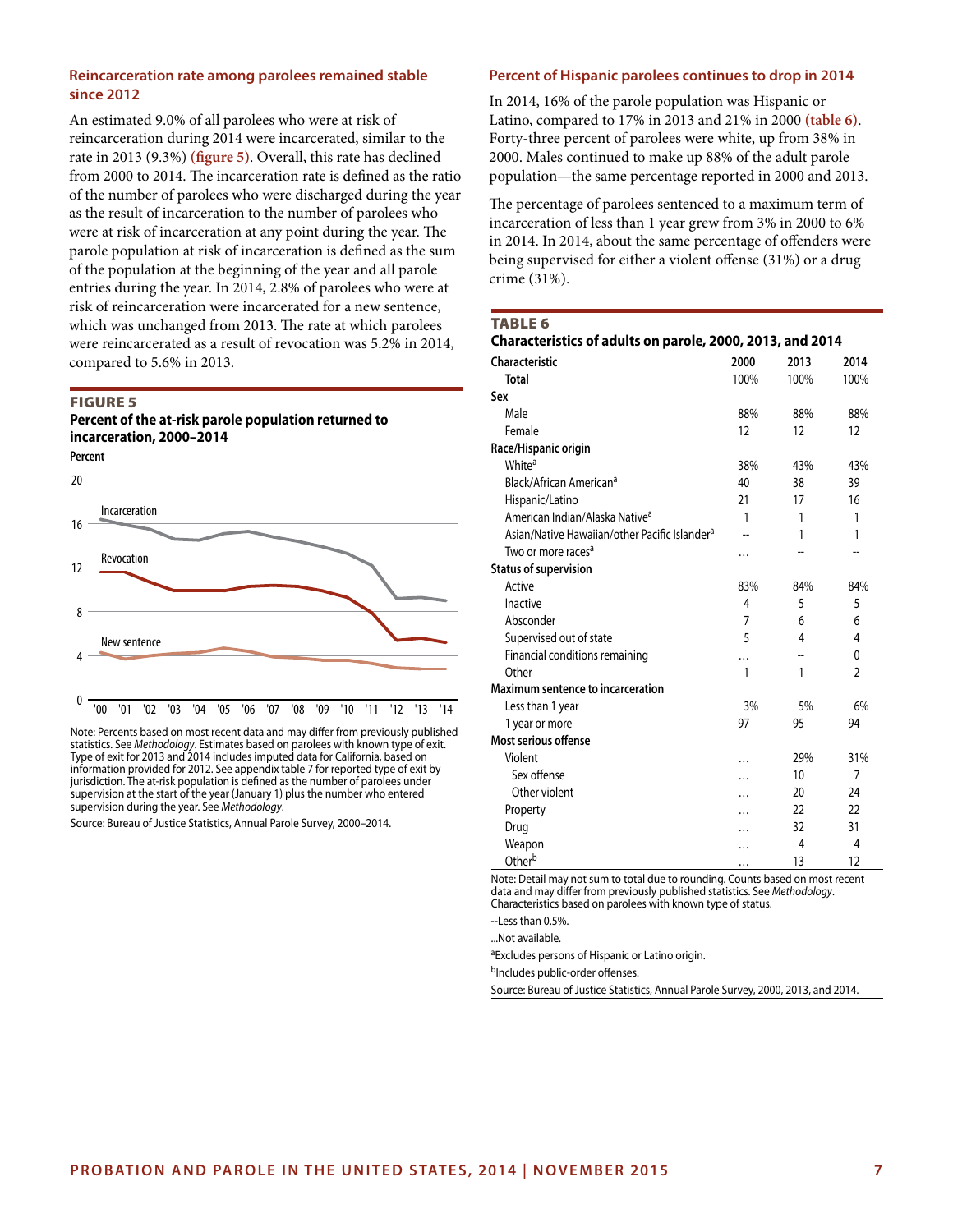## **Methodology**

The Bureau of Justice Statistics' (BJS) Annual Probation Survey and Annual Parole Survey, which began in 1980, collect data from probation and parole agencies in the United States that supervise adults. In these data, adults are persons subject to the jurisdiction of an adult court or correctional agency. Juveniles sentenced as adults in a criminal court are considered adults. Juveniles under the jurisdiction of a juvenile court or juvenile correctional agency are excluded from these data. The National Criminal Justice Information and Statistics Service of the Law Enforcement Assistance Administration, BJS's predecessor agency, began a statistical series on parole in 1976 and on probation in 1979.

The two surveys collect data on the number of adults supervised in the community on January 1 and December 31 each year, the number of entries and exits to supervision during the reporting year, and characteristics of the population at yearend. See appendix tables for detailed data.

Both surveys cover all 50 states, the District of Columbia, and the federal system. BJS depends on the voluntary participation of state central reporters and separate state, county, and court agencies for these data.

During 2014, Westat (Rockville, MD) served as BJS's collection agent for the 50 states and the District of Columbia. Data for the federal system were provided directly to BJS from the Office of Probation and Pretrial Services, Administrative Office of the United States Courts, through BJS's Federal Justice Statistics Program.

#### **Probation**

The 2014 Annual Probation Survey was sent to 467 respondents. Following the closure of one local probation agency in Arizona, the addition of one agency and the elimination of four in Michigan, the closure of one agency in Ohio, and the elimination of one agency in Washington, there were a total of 461 agencies on the agency frame for the 2014 Annual Probation Survey. (See *Probation: Explanatory notes* for more information.)

Respondents included 35 central state reporters; 426 separate state, county, or court agencies, including the state probation agency in Pennsylvania, which also provided data for 65 counties in Pennsylvania; the District of Columbia; and the federal system. States with multiple reporters were Alabama (3), Colorado (8), Florida (41), Georgia (2), Idaho (2), Kentucky (3), Michigan (131), Missouri (2), Montana (4), New Mexico (2), Ohio (186), Oklahoma (3), Pennsylvania (2), Tennessee (3), and Washington (32).

Of the 461 agencies on the agency frame, 1 locality in Alabama, 1 in Colorado, 6 in Florida, 14 in Michigan, 1 in Montana, 17 in Ohio, and 5 in Washington did not provide data for the 2014 collection. For these localities, the agency's most recent December 31 population was used to estimate the populations on January 1 and December 31, 2014.

#### **Parole**

The 2014 Annual Parole Survey was sent to 53 respondents: 50 central state reporters, including the state parole agency in Pennsylvania, which also provided one separate summary record for the state's 65 counties; the District of Columbia; and the federal system. Data for the federal system were provided directly to the BJS Federal Justice Statistics Program, which obtained data from the Office of Probation and Pretrial Services, Administrative Office of the United States Courts. In this report, federal parole includes a term of supervised release from prison, mandatory release, parole, military parole, and special parole. A term of supervised release is ordered at the time of sentencing by a federal judge, and it is served after release from a federal prison sentence.

Additional information about the data collection instruments is available on the BJS website at www.bjs.gov.

#### **Adjustments to account for offenders with dual community correctional status**

Some offenders on probation or parole may have had dual community correctional statuses because they were serving separate probation and parole sentences concurrently. With the 2007 data, BJS began collecting information on the number of parolees who were also on probation at yearend. To avoid double counting, the total community supervision populations from 2008 through 2014 reported in figure 1 (and the 2014 counts in appendix table 3) have been adjusted based on available information by excluding the total number of parolees who were also on probation. As a result, the probation and parole counts from 2008 through 2014 do not sum to the total community supervision population within the same year.

All of the estimates for parolees with dual community correctional statuses were based on data reported by parole agencies that were able to provide the information for the reporting year **(table 7)**. Some probation and parole agencies were not able to provide these data. Therefore, the total number of parolees also on probation from 2008 through 2014 may be underestimated, which may result in overestimations in the total population under community supervision.

#### Table 7

#### **Parolees on probation excluded from the January 1 and December 31 community supervision populations, 2008–2014**

| Year | January 1* | December 31 |
|------|------------|-------------|
| 2008 | 3,562      | 3,905       |
| 2009 | 3,905      | 4,959       |
| 2010 | 8,259      | 8,259       |
| 2011 | 8,259      | 10,958      |
| 2012 | 10,958     | 12,672      |
| 2013 | 12,672     | 12,511      |
| 2014 | 12,511     | 12,919      |

Note: Counts based on most recent data and may differ from previously published statistics.

\*For 2008 to 2009 and 2011 to 2014, data were based on the count as of December 31 of the prior reporting year. For 2010, the count as of December 31, 2010, was used as a proxy because additional states reported these data in 2010.

Source: Bureau of Justice Statistics, Annual Probation Survey and Annual Parole Survey, 2008–2014.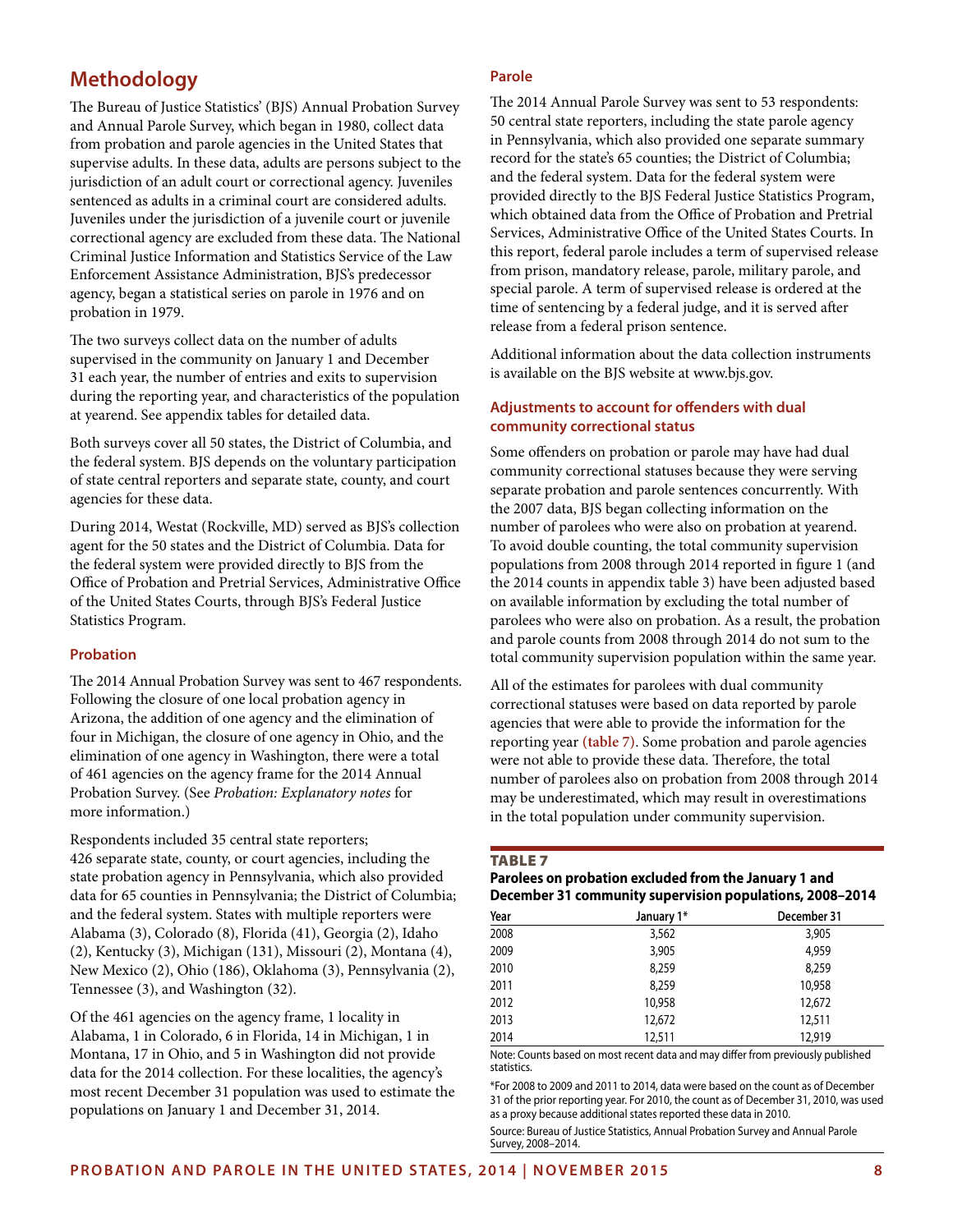#### **Reporting changes in the number of adults on probation and parole, 2000–2014**

In each collection year, respondents are asked to provide both the January 1 and December 31 population counts. At times, the January 1 count may differ from the December 31 count of the prior year. The difference reported may have resulted from administrative changes, such as implementing new information systems, leading to data review and cleanup; reconciling probationer records; reclassifying offenders, including those on probation to parole and offenders on dual community supervision statuses; and including certain probation populations not previously reported (e.g., supervised for an offense of driving while intoxicated or under the influence, some probationers who had absconded, and some on an inactive status). The discrepancy between the yearend 2013 and the beginning year 2014 probation counts resulted in an increase of 19,163 probationers **(table 8)**. The discrepancy between the yearend and beginning year parole population count resulted in a decrease of 15,681 parolees from December 31, 2013 to January 1, 2014 **(table 9)**.

#### **Estimating change in population counts**

Technically, the change in the probation and parole populations from the beginning of the year to the end of the year should equal the difference between entries and exits during the year. However, those numbers may not be equal. Some probation and parole information systems track the number of cases that enter and exit community supervision, not the number of offenders. This means that entries and exits may include case counts as opposed to counts of offenders, while the beginning and yearend population counts represent individuals. Additionally, all of the data on entries and exits may not have been logged into the information systems, or the information systems may not have fully processed all of the data before the data were submitted to BJS.

At the national level, 7,851 probationers were the difference between the change in the probation population measured by the difference between January 1 and December 31, 2014, populations and the difference between probation entries and exits during 2014. For parole, 5,927 parolees were the difference between the change in the parole population measured by the difference between January 1 and December 31, 2014, populations and the difference between parole entries and exits during 2014.

Estimates of annual change reported in appendix tables 3, 4, and 5 were calculated as the difference between the January 1 and December 31 populations within the reporting year.

As previously discussed, jurisdiction counts reported for January 1 may differ from the December 31 counts reported in the previous year. As a result, the direction of change based on yearend data could be in the opposite direction of the within-year change.

#### **TABLE 8**

| Change in the number of adults on probation based on |  |  |
|------------------------------------------------------|--|--|
| reporting changes, 2000–2014                         |  |  |

| Year | December 31 probation population | Change*   |  |
|------|----------------------------------|-----------|--|
| 2000 | 3,839,374                        | $-13,323$ |  |
| 2001 | 3,934,537                        | $-2,982$  |  |
| 2002 | 3,994,979                        | 28,902    |  |
| 2003 | 4,073,792                        | 18,856    |  |
| 2004 | 4,140,436                        | 3,154     |  |
| 2005 | 4,162,286                        | 4,262     |  |
| 2006 | 4,236,827                        | $-21,675$ |  |
| 2007 | 4,292,950                        | $-59,275$ |  |
| 2008 | 4,270,105                        | $-33,666$ |  |
| 2009 | 4,198,155                        | $-73,122$ |  |
| 2010 | 4,053,605                        | $-2,399$  |  |
| 2011 | 3,971,319                        | 9,771     |  |
| 2012 | 3,940,820                        | 4,975     |  |
| 2013 | 3,910,647                        | 19,163    |  |
| 2014 | 3,864,114                        | $\cdots$  |  |

Note: Counts based on most recent data and may differ from previously published statistics.

…Not available.

\*Calculated as the difference between the January 1 probation population in the year of the reporting change and the December 31 probation population in the year prior to the reporting change

Source: Bureau of Justice Statistics, Annual Probation Survey, 2000–2014.

#### Table 9

#### **Change in the number of adults on parole based on reporting changes, 2000–2014**

| Year | December 31 parole population | Change*   |
|------|-------------------------------|-----------|
| 2000 | 725,527                       | $-1,629$  |
| 2001 | 731,147                       | 1,186     |
| 2002 | 753,141                       | $-2,207$  |
| 2003 | 773,498                       | 23,614    |
| 2004 | 775,875                       | $-4,023$  |
| 2005 | 784,354                       | $-3,738$  |
| 2006 | 798,202                       | 1,656     |
| 2007 | 826,097                       | $-4,920$  |
| 2008 | 828,169                       | 1,391     |
| 2009 | 824,115                       | 13,703    |
| 2010 | 840,676                       | -78       |
| 2011 | 854,581                       | $-2,190$  |
| 2012 | 857,796                       | $-18,245$ |
| 2013 | 855,232                       | $-15,681$ |
| 2014 | 856,872                       | $\cdots$  |

Note: Counts based on most recent data and may differ from previously published statistics.

…Not available.

\*Calculated as the difference between the January 1 parole population in the year of the reporting change and the December 31 parole population in the year prior to the reporting change.

Source: Bureau of Justice Statistics, Annual Parole Survey, 2000–2014.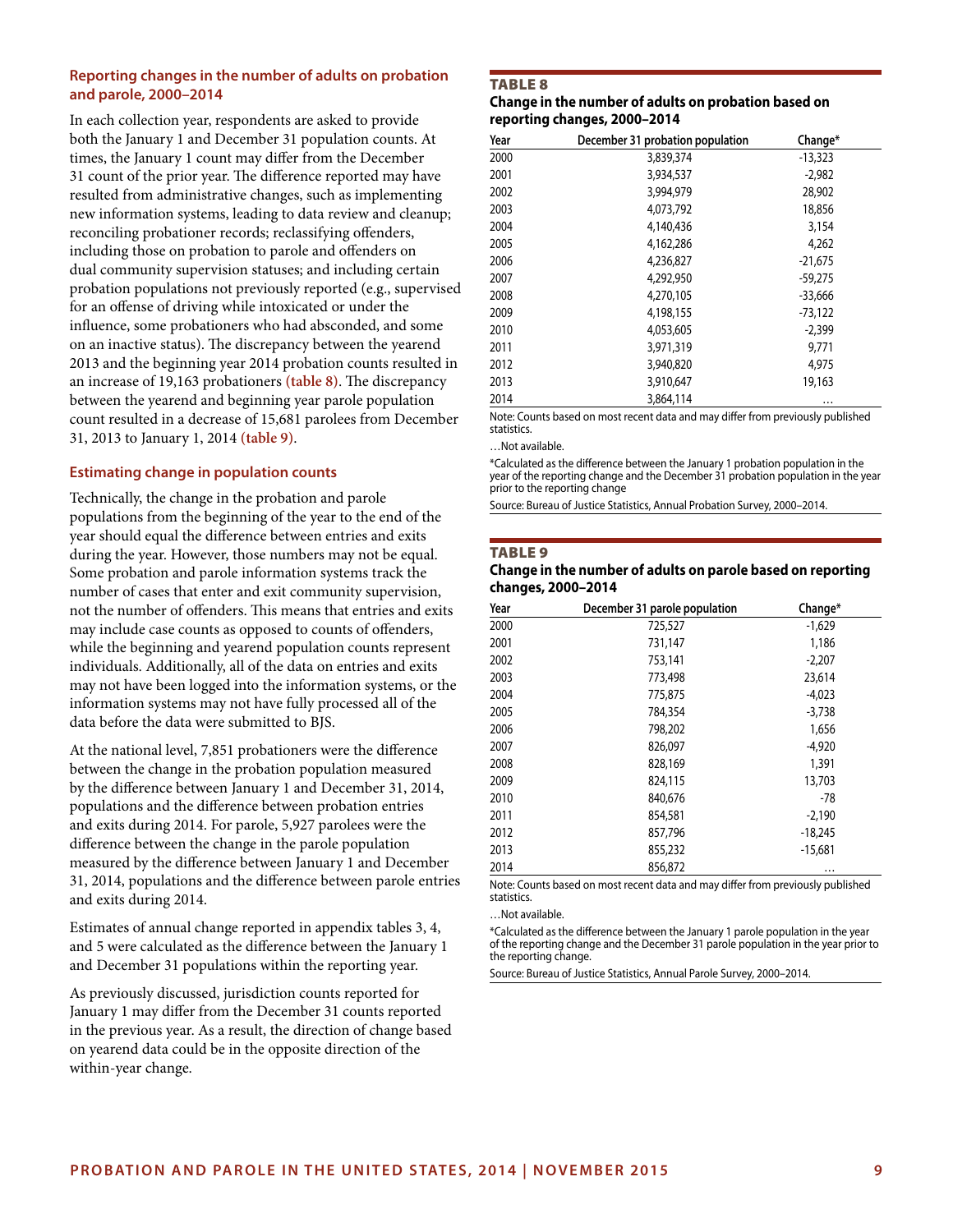In figures 1, 2, and 3, change was calculated as the difference between the December 31 populations for each year. The method of reporting annual change used in this report was based on between-year differences in the December 31 populations and differs from how change was reported in prior years' reports. Annual change in prior years' reports was calculated as the difference between the January 1 and December 31 populations within the reporting year.

#### **Imputing for nonreporting agencies during 2014**

BJS used the methods described below to impute missing probation and parole data for key items, including the January 1, 2014, population, entries, exits, and the December 31, 2014, population.

#### *Imputing the January 1, 2014, probation population*

When the January 1, 2014, probation population was missing, the December 31, 2013, probation population value was carried over. This method was used to estimate the January 1, 2014, probation population in nonreporting counties and district agencies in Alabama, Colorado, Florida, Michigan, Montana, Ohio, and Washington.

#### *Imputing the December 31, 2014, probation population*

When the December 31, 2014, probation population was missing along with either the total entries or total exits, the missing value was imputed by estimating the net difference between the December 31, 2014, population and the January 1, 2014, population based on the ratio of the 2013 net difference between the December 31, 2013, population and the January 1, 2013, population to the January 1, 2013, population, and then adding the estimated difference to the January 1, 2014, population. This method was used to estimate the December 31, 2014, probation population in nonreporting counties and district agencies in Alabama, Colorado, Florida, Michigan, Montana, Ohio, and Washington.

#### *Imputing probation entries*

Based on the availability of data, BJS used three methods of ratio estimation to impute probation entries for agencies not reporting these data. The first method was used to estimate entries for probation agencies that were unable to report these data in 2014 but were able to report in 2013. BJS estimated probation entries in 2014 by using the ratio of entries in 2013 to the agency's probation population on January 1, 2013, and applying that ratio to the agency's January 1, 2014, population. This method was used to estimate probation entries in nonreporting counties and district agencies in Alabama, Colorado, Florida, Michigan, Montana, Ohio, Washington, and Wisconsin.

The second method was used to estimate 2014 probation entries for agencies that did not report entries both in 2013 and 2014. The ratio of 2013 entries to the January 1, 2013, population among reporting agencies of similar size within the state was used to estimate the number of entries for

nonreporting agencies. This method was used to estimate probation entries and exits for nonreporting counties and district agencies in Florida, Michigan, Ohio, and Washington.

The third method was used to estimate probation entries by using the ratio of 2013 imputed entries to the January 1, 2013, probation population and applying that ratio to the agency's January 1, 2014, population. This method was used to estimate probation entries and exits for nonreporting agencies in Alabama, Colorado, New Mexico, and Rhode Island.

#### *Imputing parole entries*

To estimate parole entries for parole agencies that were unable to report these data in 2014 but were able to report in 2013, BJS calculated the ratio of entries in 2013 to the agency's parole population on January 1, 2013, and applied that ratio to the agency's January 1, 2014, population. This method was used to estimate parole entries in California and Wisconsin.

#### *Imputing probation and parole exits*

A single method was used to estimate probation and parole exits. For both probation and parole, BJS added the agency's estimated entries in 2014 to the agency's population on January 1, 2014, and subtracted that estimate from the population on December 31, 2014. For probation, this method was used in Alabama, Colorado, Florida, Michigan, Montana, New Mexico, Ohio, Rhode Island, and Washington. For parole, this method was used in California and Wisconsin.

#### **Calculating mean length of stay**

Mean length of stay is calculated as the inverse of the exit rate. Patterson and Preston (2007) provide tests of various methods for estimating expected length of stay and report the results of simulations showing that under assumptions of a stationary population with a small growth rate, the inverse of the exit rate performs well relative to a life-table approach to estimating mean time served.<sup>2</sup> Based on the small growth rates in the probation and parole populations in recent years, the inverse of the exit rate suffices to provide an estimate of mean stay on probation or parole in recent years.

#### **Community supervision outcome measures**

The percentage of probationers and the percentage of parolees who completed supervision are defined as the number of probationers or parolees who completed supervision during the year and were discharged, among all probationers or parolees who were discharged from supervision during the year. The formula used to calculate this outcome measure is  $C(t)/D(t)$ , where  $D(t) = C(t) + I(t) + O(t)$ . In this formula, t equals the year referenced, C(t) equals the number of probationers or parolees who were discharged from supervision during the year after completing their terms or who received an early discharge, and D(t) equals the total number who were discharged from supervision during

<sup>2</sup> See Patterson, E.J., and Preston, S.H. (2007). Estimating mean length of stay in prison: methods and applications. *Journal of Quantitative Criminolog*y, *24*, 33–49.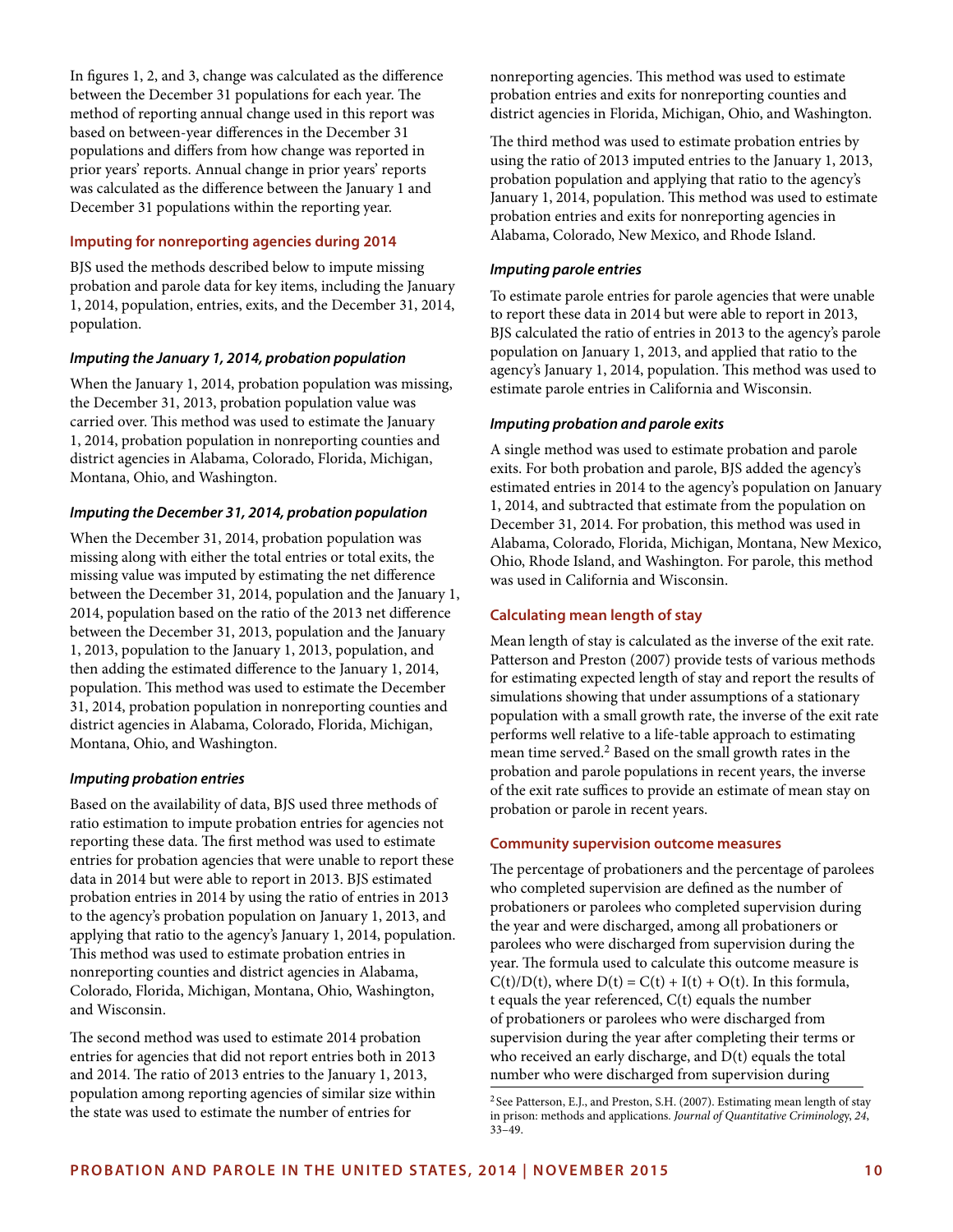the year.  $D(t)$  includes  $C(t)$ , the number of offenders who completed supervision; I(t), the number who were incarcerated during the year; and  $O(t)$ , the number who were discharged during the year for other reasons.

The percentage of probationers and the percentage of parolees incarcerated were calculated using the same formula, except the numerator is the number of probationers or parolees who were discharged from supervision during the year as the result of being incarcerated.

The rate of incarceration (for parolees, this is also referred to as the rate of return to incarceration or the rate of reincarceration) based on the at-risk probation or parole population is defined as the ratio of the number of probationers or parolees who were discharged from supervision during the year (because they were incarcerated for a new offense, a revocation, or other reasons) to the number of all probationers or parolees at risk of being incarcerated during the year. The at-risk population is the number of probationers or parolees under supervision at the start of the year (on January 1) plus the number who entered supervision during the year. This group of probationers or parolees could be incarcerated at any time during the year; therefore, they were at risk of incarceration. The formula used to calculate this outcome measure is  $I(t)/(P(t-1) + E(t))$ , where t equals the year referenced,  $P(t-1)$  equals the start of the year population, and E(t) equals the number of probationers or parolees who entered supervision during the year.

The at-risk measure of incarceration accounts for all probationers or parolees under supervision during the year (i.e., probationers or parolees who were under supervision on January 1 plus those who entered during the year) who are the probationers or parolees at risk of being incarcerated. This measure is not limited to those who are discharged during the year and permits each probationer or parolee to be incarcerated at any time during the year.

#### **Change in the Annual Parole Survey**

In 2008, the Annual Parole Survey included a new type of entry-to-parole category—term of supervised release—to better classify the large majority of entries to parole reported by the federal system. It is a fixed period of release to the community that follows a fixed period of incarceration based on a determinate sentencing statute. Both are determined by a judge at the time of sentencing. Accordingly, some states began reporting term of supervised releases in 2008. For details about the estimating methods used to analyze national trends for all types of entry to parole, see *Probation and Parole in the United States, 2010* (NCJ 236019, BJS web, November 2011).

#### **Types of federal offenders under community supervision**

Since the Sentencing Reform Act of 1984 was enacted on November 1, 1987, offenders sentenced to federal prison are no longer eligible for parole, but are required to serve a term of supervised release following release from prison. Those sentenced to prison prior to November 1, 1987, continue to be eligible for parole, as do persons violating laws of the District of Columbia, military offenders, and foreign treaty transfer offenders (see http://www.uscourts.gov/news/ TheThirdBranch/11-05-01/Parole\_in\_the\_Federal\_Probation\_ System.aspx).

The Sentencing Reform Act also required the adoption and use of sentencing guidelines, which also took effect on November 1, 1987. Many offenses for which probation had been the typical sentence prior to this date, particularly property and regulatory offenses, subsequently resulted in sentences to prison. Changes in how federal offenders are supervised in the community were first described in the BJS report *Federal Offenders under Community Supervision, 1987-96* (NCJ 168636, August 1998), and updated in *Federal Criminal Case Processing, 2002: With Trends 1982-2002, Reconciled Data*  (NCJ 207447, January 2005).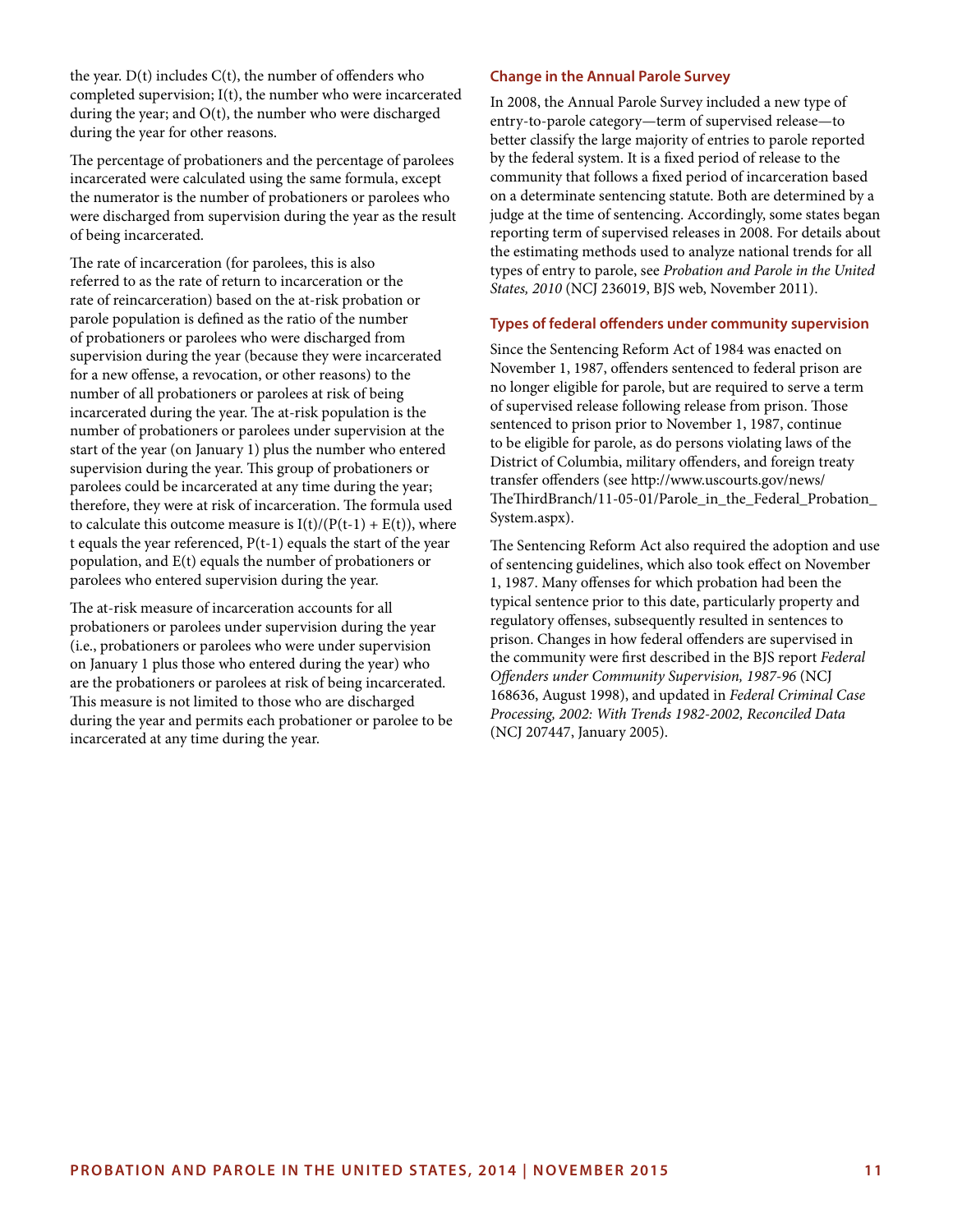#### **Probation: Explanatory notes**

**Federal**—Reporting changes from 2013 to 2014: data are not comparable to those reported in previous years, when data for the federal system included offenders under supervision in the U.S. states, and those under supervision in the federal territories of Puerto Rico, Guam, the Northern Mariana Islands, and the Virgin Islands. An estimated 281 adults were on probation supervision in the federal territories on January 1, 2014. They have been excluded from the federal probation population described in this report. Data processing procedures also changed between 2013 and 2014. Together, these changes resulted in a decrease of 1,558 probationers on January 1, 2014 (19,118) compared to December 31, 2013 (20,676).

**Alabama—**Reporting changes from 2013 and 2014: data are not comparable to those reported in previous years. Starting on January 1, 2014, the state agency in Alabama began reporting data only for those offenders on probation at a single point in time, as opposed to all those who were on probation at the beginning of the year plus all those who had been placed on probation during the year. This change resulted in a decrease of 11,103 probationers on January 1, 2014 (50,698) compared to December 31, 2013 (61,801).

Nonreporting agencies in 2014: one local agency did not report data. The most recently available December 31 population count was used to estimate January 1, 2014, and December 31, 2014, populations. See *Imputing entries and exits for nonreporting agencies in 2014*.

**Colorado—**Nonreporting agency in 2014: one local agency did not report data. The most recently available December 31 population count was used to estimate January 1, 2014, and December 31, 2014, populations. See *Imputing entries and exits for nonreporting agencies in 2014*.

**Florida—**Nonreporting agencies in 2014: six local agencies did not report data. The most recently available December 31 population count was used to estimate January 1, 2014, and December 31, 2014, populations. See *Imputing entries and exits for nonreporting agencies in 2014*.

**Georgia—**Probation counts may overstate the number of offenders under probation supervision because the agency that reports county data has the capacity to report probation cases and not the number of individuals under supervision. Probationers with multiple sentences could potentially have one or more cases with one or more private probation agencies in one jurisdiction and one or more private probation agencies across jurisdictions. A large decrease in the number of misdemeanant probation cases during 2014 occurred as the result of a 2014 ruling by the Supreme Court of Georgia that prevented private probation agencies from "tolling," or extending, the probation sentences of absconders—i.e., private probation agencies may not stop a probationer's time from running while the probationer is in absconder status. Many probationers previously on warrant status have received unsuccessful exits from probation.

**Maryland—**Reporting changes from 2013 to 2014: data reported by Maryland for 2014 are not comparable to those reported for previous years because of a change in the state's computing systems and extensive data cleaning. Also Maryland was unable to report on the number of individuals under supervision for 2014, as opposed to cases. The state also expanded the scope of its probation population to include certain DWI offenders who had been excluded for 2013. These changes resulted in an increase of 40,588 probationers on January 1, 2014 (81,304), compared to December 31, 2013 (40,716).

**Michigan—**Reporting changes from 2013 to 2014: data are not comparable to those reported in previous years because one local probation agency that had been providing duplicate information was eliminated. This change resulted in a decrease of 225 probationers on January 1, 2014, compared to December 31, 2013. One local agency was added in 2014 following the reconfiguration of several local agencies. However, this did not change the number of probationers reported on January 1, 2014, compared to December 31, 2013.

Nonreporting agencies in 2014: 14 local agencies did not report data. The most recently available December 31 population count was used to estimate January 1, 2014, and December 31, 2014, populations. See *Imputing entries and exits for nonreporting agencies in 2014*.

**Montana—**Nonreporting agencies in 2014: one local agency did not report data. The most recently available December 31 population count was used to estimate January 1, 2014, and December 31, 2014, populations. See *Imputing entries and exits for nonreporting agencies in 2014*.

**Ohio—**Nonreporting agencies in 2014: 17 local agencies did not report data. The most recently available December 31 population count was used to estimate January 1, 2014, and December 31, 2014, populations. See *Imputing entries and exits for nonreporting agencies in 2014*.

Closed agencies in 2014: two agencies merged. Therefore, one was removed from the roster because its cases are now part of one agency.

**Washington—**Nonreporting agencies in 2014: five local agencies did not report data. The most recently available December 31 population count was used to estimate January 1, 2014, and December 31, 2014, populations. Forms continued to be sent to one agency that had closed in 2009, and this agency was removed from the population frame. See *Imputing entries and exits for nonreporting agencies in 2014*.

Reporting changes from 2013 to 2014: data are not comparable to those reported in previous years as a result of a change in methods used by the state probation agency. These changes resulted in a decrease of 1,820 probationers on January 1, 2014 (9,500), compared to December 31, 2013 (11,320). The December 31, 2014, probation population excludes 8,471 offenders on December 31, 2014, who could not be classified as either on probation or parole. Of these,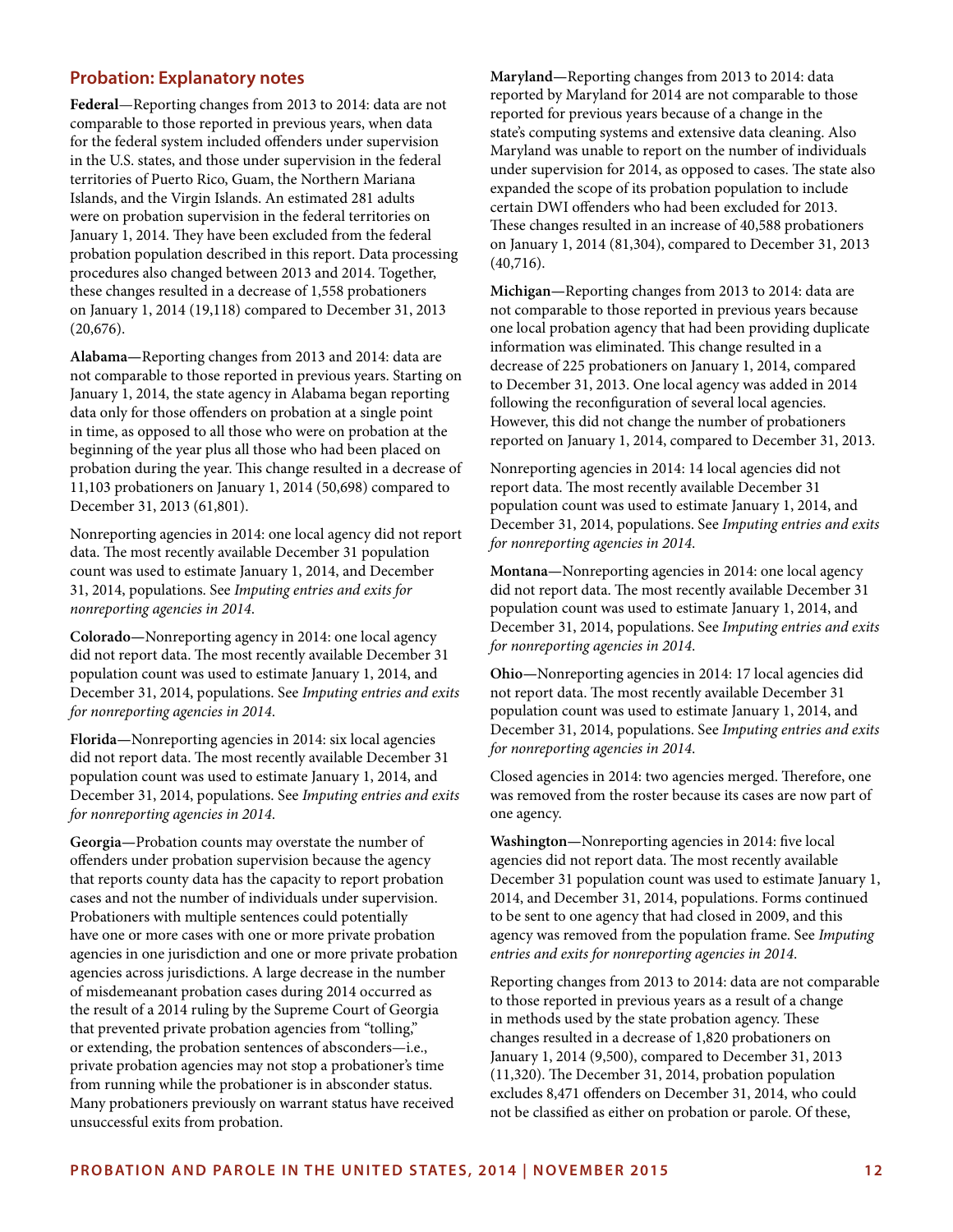3,522 were actively detained inmates. The January 1, 2014, probation population also excludes an undetermined number of offenders who could not be classified as either on probation or parole.

**West Virginia—**Reporting changes from 2013 to 2014: data are not comparable to those reported in previous years because a new statewide electronic data system was implemented. This change resulted in a decrease of 1,291 probationers on January 1, 2014 (7,174), compared to December 31, 2013 (8,465).

**Wisconsin—**The state probation agency, reporting data for the entire state's probation population, was able to report only the number of offenders on probation on January 1, 2014, and December 31, 2014, and the number of Wisconsin

probationers who were supervised by other states. Based on information provided by Wisconsin for 2013, BJS imputed the total number of entries and exits to and from probation supervision in Wisconsin for 2014 (see *Imputing entries and exits for nonreporting agencies in 2014*). BJS also imputed characteristics of Wisconsin's 2014 yearend probation population for the purposes of preparing national estimates. The characteristics of Wisconsin's yearend 2014 probation population that were imputed for inclusion in national estimates were sex, race and Hispanic origin, type of sentence (felony or misdemeanant offense), status of supervision, number of probationers who were also on parole, and number of probationers who were also in a state or federal prison.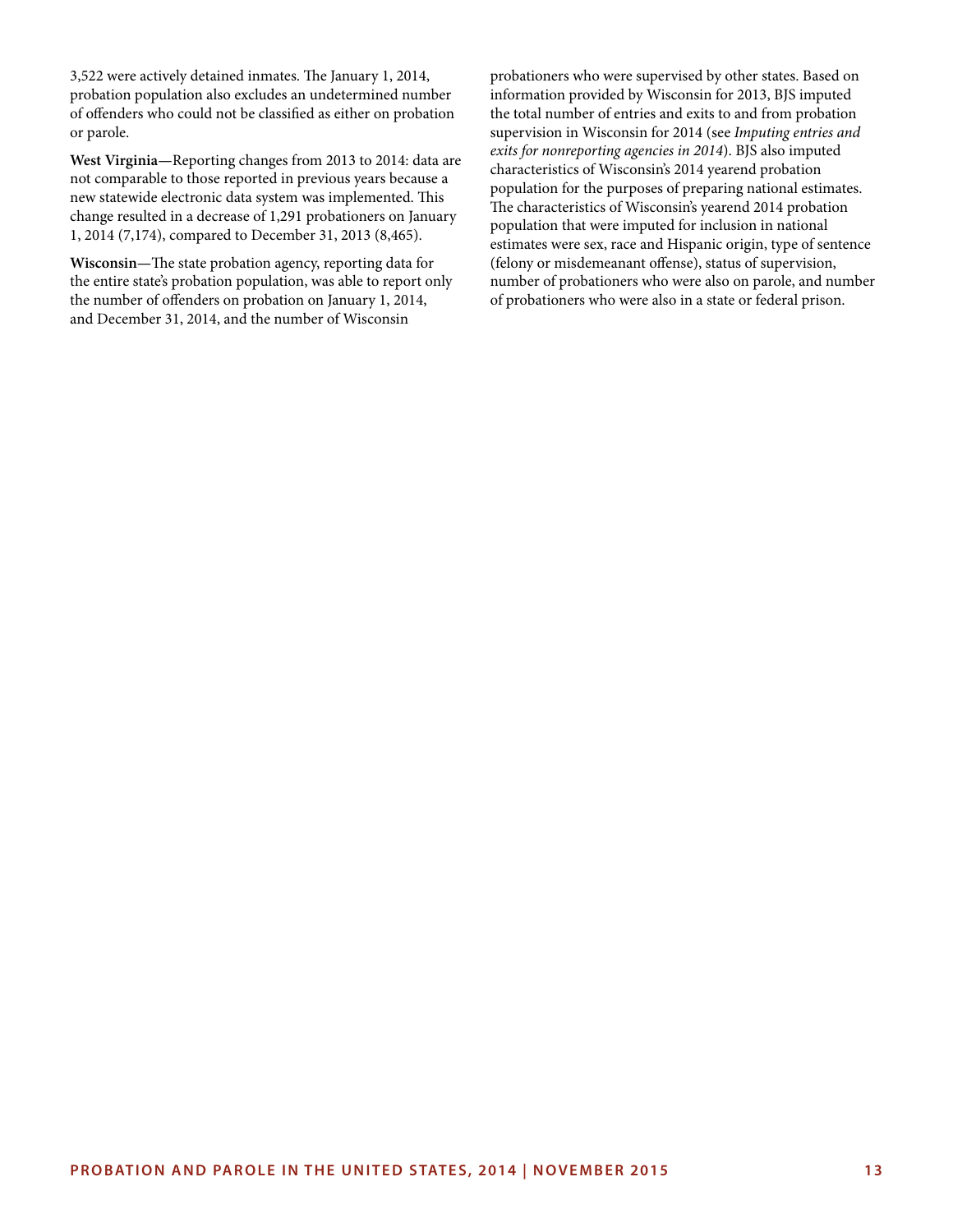#### **Parole: Explanatory notes**

**Federal—**Reporting changes from 2013 to 2014: data are not comparable to those reported in previous years, when data for the federal system included those offenders under parole supervision in the U.S. states, and those under supervision in the federal territories of Puerto Rico, Guam, the Northern Mariana Islands, and the Virgin Islands. An estimated 2,149 adults were on parole in the federal territories on January 1, 2014, which have been excluded from the federal parole population in this report. Between 2013 and 2014, a change in data processing procedures also occurred. Together, these changes resulted in a decrease of 1,961 parolees on January 1, 2014 (109,265), compared to December 31, 2013 (111,226).

**Alabama—**Reporting changes from 2013 to 2014: data are not comparable to those reported in previous years. Starting on January 1, 2014, Alabama began reporting only those offenders on parole at a specific time, as opposed to all those who were on parole at the beginning of the year plus all those who had been placed on parole during the year. This change resulted in a decrease of 213 parolees on Januray 1, 2014 (7884), compared to December 31, 2013 (8,097).

**California—**The state agency was not able to report entries and exits due to a high-level data conversion project. California's total parole population as reported by BJS includes 34,285 persons on January 1, 2014, and 34,836 persons on December 31, 2014, who were under post-release community supervision. These persons account for 18,037 parolees entering and 17,486 parolees exiting supervision during 2014. In addition, California's total parole population includes 9,679 persons on January 1, 2014, and 11,739 persons on December 31, 2014, who were under mandatory supervision. These persons account for 3,120 parolees entering and 1,060 parolees exiting supervision during the year. Detailed information on the types of entries and exits that occurred were not available for these populations. California's post-release community supervision and mandatory supervision populations were imputed by BJS based on information obtained from the Chief Probation Officers of California website (http://www. cpoc.org/realignment). For more information on California's public safety realignment, and the inclusion of California's post-release community supervision and mandatory supervision populations, see *Probation and Parole in the United States, 2013 (*NCJ 248029, BJS web, October 2014).

**Kentucky—**Reporting change from 2013 to 2014: data are not comparable to those reported in previous years as a result of data cleaning to remove cases which had been closed at some time before January 1, 2014. This change resulted in a decrease of 903 parolees on January 1, 2014 (14,019), compared to December 31, 2013 (14,922).

**Maryland—**Reporting changes from 2013 to 2014: data reported by Maryland for 2014 are not comparable to those reported for previous years because of a change to its computing systems and extensive data cleaning. Maryland was unable to report on the number of individuals under supervision for 2014, as opposed to cases. These changes resulted in an increase of 6,841 parolees on January 1, 2014 (12,464), compared to December 31, 2013  $(5,623)$ .

**Washington—**Reporting changes from 2013 to 2014: data are not comparable to those reported in previous years as a result of a change in methods. These changes resulted in a decrease of 6,408 parolees on January 1, 2014 (9,500), compared to December 31, 2013 (15,908). The December 31, 2014, parole population excludes 8,471 offenders on December 31, 2014, who could not be classified as either on probation or parole. Of these, 3,522 were actively detained inmates. The January 1, 2014, parole population also excludes an undetermined number of offenders who could not be classified as either on probation or parole.

**Wisconsin—**The state parole agency was able to report only the number of offenders on parole on January 1, 2014, and December 31, 2014, and the number of Wisconsin parolees who were supervised by other states. Based on information provided by Wisconsin for 2013, BJS imputed the total number of entries and exits to/from parole supervision in Wisconsin for 2014 (see *Imputing probation and parole entries exits*). BJS also imputed characteristics of Wisconsin's 2014 yearend parole population for the purposes of preparing national estimates. The characteristics of Wisconsin's yearend 2014 parole population that were imputed by BJS to include in national estimates were sex, race and Hispanic origin, sentence length, sentence type, supervision status, the number of parolees who were also on probation, and the number of parolees who were also in a state or federal prison.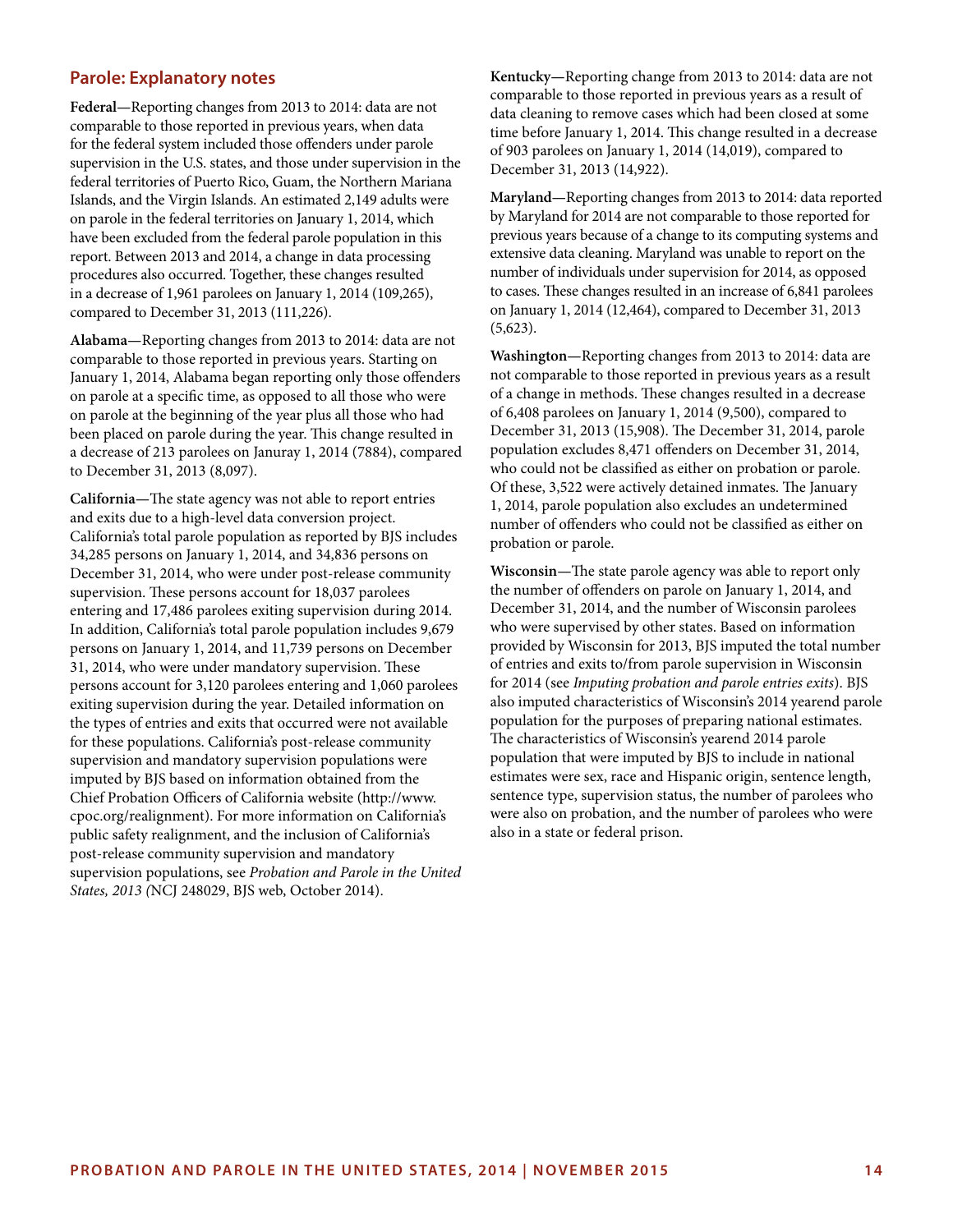#### Appendix Table 1 **Estimates for figure 2: Probation entries and exits, 2000**–**2014**

| Year | <b>Probation entries</b> |           | Annual change in<br>Probation exits probation movements |
|------|--------------------------|-----------|---------------------------------------------------------|
| 2000 | 2,160,800                | 2,102,900 | 57,900                                                  |
| 2001 | 2,118,100                | 2,004,900 | 113,200                                                 |
| 2002 | 2,136,600                | 2,072,100 | 64,500                                                  |
| 2003 | 2,237,200                | 2,187,400 | 49,800                                                  |
| 2004 | 2,224,900                | 2,203,300 | 21,600                                                  |
| 2005 | 2,235,600                | 2,217,500 | 18,100                                                  |
| 2006 | 2,279,800                | 2,209,400 | 70,400                                                  |
| 2007 | 2,371,400                | 2,295,000 | 76,400                                                  |
| 2008 | 2,347,400                | 2,319,100 | 28,300                                                  |
| 2009 | 2,292,900                | 2,327,000 | $-34.100$                                               |
| 2010 | 2,189,600                | 2,260,700 | $-71,100$                                               |
| 2011 | 2,108,900                | 2,188,600 | $-79,700$                                               |
| 2012 | 2,047,700                | 2,089,200 | $-41,500$                                               |
| 2013 | 2,094,100                | 2,131,300 | $-37,200$                                               |
| 2014 | 2,067,100                | 2,130,700 | $-63,600$                                               |

Note: See *Methodology* for a discussion about changes in estimating probation entries and exits and calculation of annual change.

Source: Bureau of Justice Statistics, Annual Probation Survey, 2000–2014.

#### Appendix Table 2 **Estimates for figure 4: Parole entries and exits, 2000**–**2014**

| Year | Parole entries | Parole exits | Annual change in<br>parole movements |
|------|----------------|--------------|--------------------------------------|
| 2000 | 478,800        | 467,900      | 10,900                               |
| 2001 | 482,100        | 473,200      | 8,900                                |
| 2002 | 476,900        | 456,500      | 20,400                               |
| 2003 | 501,100        | 480,100      | 21,000                               |
| 2004 | 515,600        | 509,700      | 5,900                                |
| 2005 | 524,400        | 511,900      | 12,500                               |
| 2006 | 543,100        | 526,200      | 16,900                               |
| 2007 | 562,900        | 537,700      | 25,200                               |
| 2008 | 575,000        | 568,000      | 7,000                                |
| 2009 | 570,400        | 575,600      | $-5,200$                             |
| 2010 | 565,300        | 562,500      | 2,800                                |
| 2011 | 546,300        | 532,600      | 13,700                               |
| 2012 | 500,700        | 495,600      | 5,100                                |
| 2013 | 466,800        | 459,600      | 7,200                                |
| 2014 | 460,200        | 451,900      | 8,300                                |

Note: See *Methodology* for a discussion about changes in estimating parole entries and exits and calculation of annual change.

Source: Bureau of Justice Statistics, Annual Parole Survey, 2000–2014.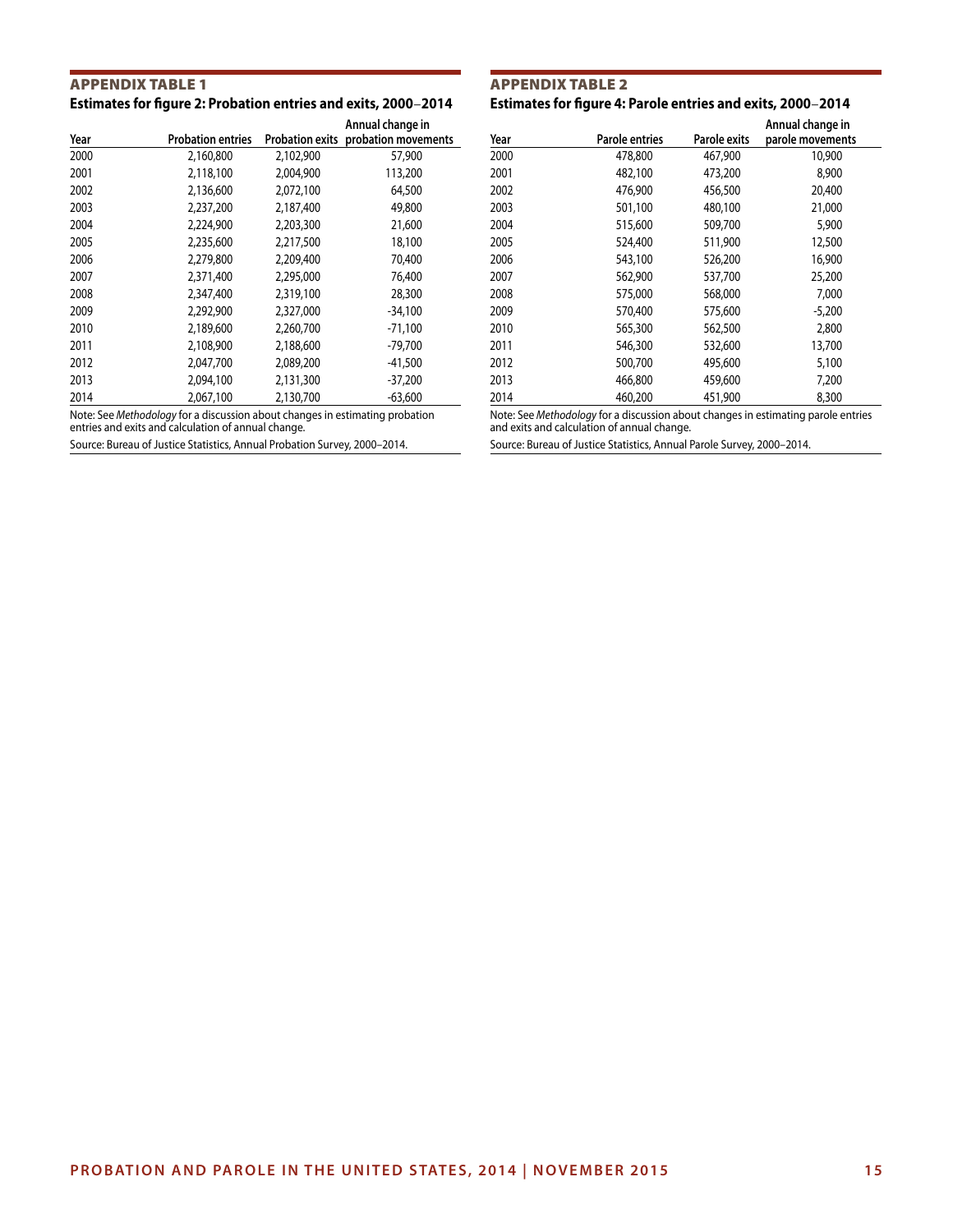#### Appendix Table 3 **Adults under community supervision, 2014**

|                            | <b>Community supervision</b>      | <b>Entries</b>         |                               | <b>Exits</b>                  |                     | <b>Community supervision</b>        | Change, 2014   |                          | Number under community<br>supervision per 100,000 |  |
|----------------------------|-----------------------------------|------------------------|-------------------------------|-------------------------------|---------------------|-------------------------------------|----------------|--------------------------|---------------------------------------------------|--|
| Jurisdiction               | population, 1/1/2014 <sup>a</sup> |                        | Reported Imputed <sup>b</sup> | Reported Imputed <sup>b</sup> |                     | population, 12/31/2014 <sup>a</sup> | Number Percent |                          | adult residents, 12/31/2014 <sup>c</sup>          |  |
| U.S. total                 | 4,766,700                         | 2,408,500              | 2,527,300                     |                               | 2,452,900 2,582,600 | 4,708,100                           | $-58,600$      | $-1.2%$                  | 1,910                                             |  |
| Federal <sup>d</sup>       | 128,500                           | 54,200                 | 54,200                        | 55,200                        | 55,200              | 128,400                             | $-100$         | $-0.1%$                  | 52                                                |  |
| <b>State</b>               | 4,638,200                         | 2,354,300              | 2,473,100                     |                               | 2,397,700 2,527,400 | 4,579,700                           | $-58,500$      | $-1.3%$                  | 1,858                                             |  |
| Alabama <sup>d,e</sup>     | 58,600                            | 23,500                 | 24,600                        | 20,400                        | 21,400              | 61,400                              | 2,900          | 4.9                      | 1,637                                             |  |
| Alaska                     | 9,500                             | 6,400                  | 6,400                         | 6,600                         | 6,600               | 9,300                               | $-200$         | $-1.9$                   | 1,689                                             |  |
| Arizona <sup>d</sup>       | 78,500                            | 38,300                 | 38,300                        | 36,000                        | 36,000              | 80,700                              | 2,300          | 2.9                      | 1,568                                             |  |
| Arkansas                   | 49,900                            | 19,100                 | 19,100                        | 19,600                        | 19,600              | 49,300                              | $-600$         | $-1.2$                   | 2,174                                             |  |
| California <sup>e</sup>    | 383,600                           | 190,300                | 219,000                       | 186,900                       | 220,500             | 382,600                             | $-1,000$       | $-0.3$                   | 1,283                                             |  |
| Colorado <sup>d,e</sup>    | 89,700                            | 61,700                 | 62,200                        | 62,100                        | 62,800              | 89,100                              | $-600$         | $-0.7$                   | 2,150                                             |  |
| Connecticut                | 47,700                            | 24,700                 | 24,700                        | 24,600                        | 24,600              | 45,600                              | $-2,000$       | $-4.3$                   | 1,613                                             |  |
| Delaware                   | 16,700                            | 12,700                 | 12,700                        | 13,100                        | 13,100              | 16,300                              | $-400$         | $-2.1$                   | 2,223                                             |  |
| District of Columbia       | 12,200                            | 6,000                  | 6,000                         | 6,900                         | 6,900               | 11,400                              | $-900$         | $-7.1$                   | 2,075                                             |  |
| Florida <sup>d,e</sup>     | 237,700                           | 161,300                | 166,500                       | 168,600                       | 174,100             | 231,600                             | $-6,100$       | $-2.6$                   | 1,450                                             |  |
| Georgia <sup>d,f</sup>     | 539,500                           | 295,700                | 295,700                       | 341,600                       | 341,600             | 491,800                             | $-47,700$      | $-8.8$                   | 6,433                                             |  |
| Hawaii                     | 23,200                            | 5,500                  | 5,500                         | 6,200                         | 6,200               | 22,500                              | $-800$         | $-3.2$                   | 2,015                                             |  |
| Idaho                      | 36,900                            | 15,500                 | 15,500                        | 14,800                        | 14,800              | 37,700                              | 800            | 2.0                      | 3,109                                             |  |
| Illinois                   | 153,400                           | 83,700                 | 83,700                        | 85,400                        | 85,400              | 151,800                             | $-1,600$       | $-1.1$                   | 1,532                                             |  |
| Indiana                    | 133,600                           | 86,600                 | 86,600                        | 92,100                        | 92,100              | 128,100                             | $-5,500$       | $-4.2$                   | 2,545                                             |  |
| lowa                       | 34,700                            | 19,900                 | 19,900                        | 19,100                        | 19,100              | 35,500                              | 800            | 2.2                      | 1,485                                             |  |
| Kansas                     | 20,500                            | 24,700                 | 24,700                        | 24,800                        | 24,800              | 20,400                              | $-100$         | $-0.6$                   | 931                                               |  |
| Kentucky                   | 67,300                            | 35,900                 | 35,900                        | 32,500                        | 32,500              | 70,800                              | 3,500          | 5.3                      | 2,077                                             |  |
| Louisiana                  | 69,300                            | 30,400                 | 30,400                        | 29,200                        | 29,200              | 70,600                              | 1,300          | 1.8                      | 1,990                                             |  |
| Maine                      | 6,700                             | 3,200                  | 3,200                         | 3,300                         | 3,300               | 6,600                               | $-100$         | $-2.1$                   | 614                                               |  |
| Maryland <sup>d</sup>      | 93,800                            | 45,600                 | 45,600                        | 48,300                        | 48,300              | 91,100                              | $-2,700$       | $-2.9$                   | 1,962                                             |  |
| Massachusetts              | 69,900                            | 80,300                 | 80,300                        | 79,900                        | 79,900              | 70,200                              | 300            | 0.5                      | 1,305                                             |  |
| Michigan <sup>d,e</sup>    | 198,000                           | 108,600                | 120,700                       | 106,600                       | 118,100             | 199,000                             | 1,000          | 0.5                      | 2,582                                             |  |
| Minnesota                  | 104,300                           | 54,200                 | 54,200                        | 54,200                        | 54,200              | 104,300                             | $\mathbf{0}$   | $\overline{\phantom{a}}$ | 2,488                                             |  |
| Mississippi                | 38,600                            | 16,500                 | 16,500                        | 10,100                        | 10,100              | 44,300                              | 5,700          | 14.8                     | 1,953                                             |  |
| Missouri                   | 70,600                            | 39,200                 | 39,200                        | 44,000                        | 44,000              | 65,800                              | $-4,800$       | $-6.8$                   | 1,404                                             |  |
| Montana <sup>d,e</sup>     | 9,400                             | 4,800                  | 4,900                         | 4,400                         | 4,500               | 9,700                               | 300            | 3.5                      | 1,211                                             |  |
| Nebraska                   | 14,800                            | 10,600                 | 10,600                        | 11,500                        | 11,500              | 14,000                              | $-800$         | $-5.2$                   | 986                                               |  |
| Nevada                     | 17,600                            | 9,400                  | 9,400                         | 9,100                         | 9,100               | 18,000                              | 300            | 1.9                      | 818                                               |  |
| New Hampshire              | 6,300                             | 4,200                  | 4,200                         | 4,200                         | 4,200               | 6,300                               | 0              | 0.7                      | 592                                               |  |
| New Jersey                 | 127,500                           | 47,500                 | 47,500                        | 44,200                        | 44,200              | 130,800                             | 3,300          | 2.6                      | 1,881                                             |  |
| New Mexico <sup>e</sup>    | 18,800                            | 7,800                  | 9,900                         | 7,800                         | 10,400              | 18,100                              | $-700$         | $-3.9$                   | 1,141                                             |  |
| New York                   | 152,800                           | 49,000                 | 49,000                        | 52,700                        | 52,700              | 149,100                             | $-3,600$       | $-2.4$                   | 958                                               |  |
| North Carolina             | 100,600                           | 65,100                 | 65,100                        | 64,700                        | 64,700              | 99,300                              | $-1,300$       | $-1.3$                   | 1,290                                             |  |
| North Dakota               | 5,500                             | 5,100                  | 5,100                         | 4,400                         | 4,400               | 6,200                               | 700            | 12.3                     | 1,068                                             |  |
| Ohio <sup>d,e</sup>        | 260,000                           | 127,500                | 147,500                       | 129,600                       | 152,700             | 256,200                             | $-3,800$       | $-1.5$                   | 2,853                                             |  |
| Oklahoma                   | 29,800                            | 12,400                 | 12,400                        | 11,000                        | 11,000              | 31,100                              | 1,400          | 4.6                      | 1,059                                             |  |
| Oregon                     | 60,000                            | 24,000                 | 24,000                        | 22,200                        | 22,200              | 61,900                              | 1,800          | 3.1                      | 1,977                                             |  |
| Pennsylvania               | 275,800                           | 165,500                | 165,500                       | 159,900                       | 159,900             | 281,400                             | 5,600          | 2.0                      | 2,783                                             |  |
| Rhode Island <sup>e</sup>  | 23,400                            | 300                    | 4,700                         | 200                           | 4,100               | 24,100                              | 600            | 2.7                      | 2,848                                             |  |
| South Carolina             | 40,300                            | 16,000                 | 16,000                        | 16,500                        | 16,500              | 40,000                              | $-400$         | $-1.0$                   | 1,060                                             |  |
| South Dakota               | 8,800                             | 5,300                  | 5,300                         | 4,700                         | 4,700               | 9,400                               | 600            | 6.5                      | 1,458                                             |  |
| Tennessee                  | 79,500                            | 28,700                 | 28,700                        | 31,600                        | 31,600              | 76,400                              | $-3,000$       | $-3.8$                   | 1,505                                             |  |
| Texas                      | 507,000                           | 186,500                | 186,500                       | 196,900                       | 196,900             | 496,900                             | $-10,100$      | $-2.0$                   | 2,481                                             |  |
| Utah                       | 14,500                            | 8,100                  | 8,100                         | 7,200                         | 7,200               | 15,300                              | 800            | 5.8                      | 744                                               |  |
| Vermont                    | 6,900                             | 3,900                  | 3,900                         | 4,000                         | 4,000               | 6,800                               | $-100$         | $-1.7$                   | 1,339                                             |  |
| Virginia                   | 55,800                            | 28,900                 | 28,900                        | 29,200                        | 29,200              | 56,700                              | 900            | 1.6                      | 875                                               |  |
| Washington <sup>d,e</sup>  | 98,700                            | 49,400                 | 63,600                        | 39,400                        | 57,600              | 104,000                             | 5,300          | 5.4                      | 1,893                                             |  |
| West Virginia <sup>d</sup> | 9,700                             | 2,000                  | 2,900                         | 2,700                         | 2,700               | 9,900                               | 200            | 2.0                      | 675                                               |  |
| Wisconsin <sup>d,e</sup>   | 64,500                            | $\pmb{\ast}\pmb{\ast}$ | 29,400                        | $\pmb{\ast}\pmb{\ast}$        | 29,300              | 64,500                              | $\pmb{0}$      | $\overline{\phantom{a}}$ | 1,444                                             |  |
| Wyoming                    | 5,700                             | 3,100                  | 3,100                         | 3,000                         | 3,000               | 5,900                               | 200            | 3.0                      | 1,325                                             |  |

Note: All calculations are based on unrounded numbers. Counts were rounded to the nearest 100. Detail may not sum to total due to rounding. Counts based on most recent data and may differ from previously published statistics. See *Methodology*. Due to nonresponse or incomplete data, the community supervision population for some jurisdictions on December 31, 2014, does not equal the population on January 1, 2014, plus entries, minus exits.

--Less than 0.05%.

\*\*Not known.

aThe January 1 population excludes 12,511 offenders and the December 31 population excludes 12,919 offenders under community supervision who were on both probation and parole. See *Methodology* for more detail on dual status.

bReflects reported data, excluding jurisdictions for which data were unavailable.

cComputed using the estimated U.S. adult resident population in each jurisdiction on January 1, 2015.

dSee *Probation: Explanatory notes* and *Parole: Explanatory notes* for more detail.

eData for entries and exits were estimated for nonreporting agencies. See *Methodology*.

f Counts include private agency cases and may overstate the number of persons under supervision. See *Methodology* and *Probation: Explanatory notes* for more detail. Source: Bureau of Justice Statistics, Annual Probation Survey and Annual Parole Survey, 2014.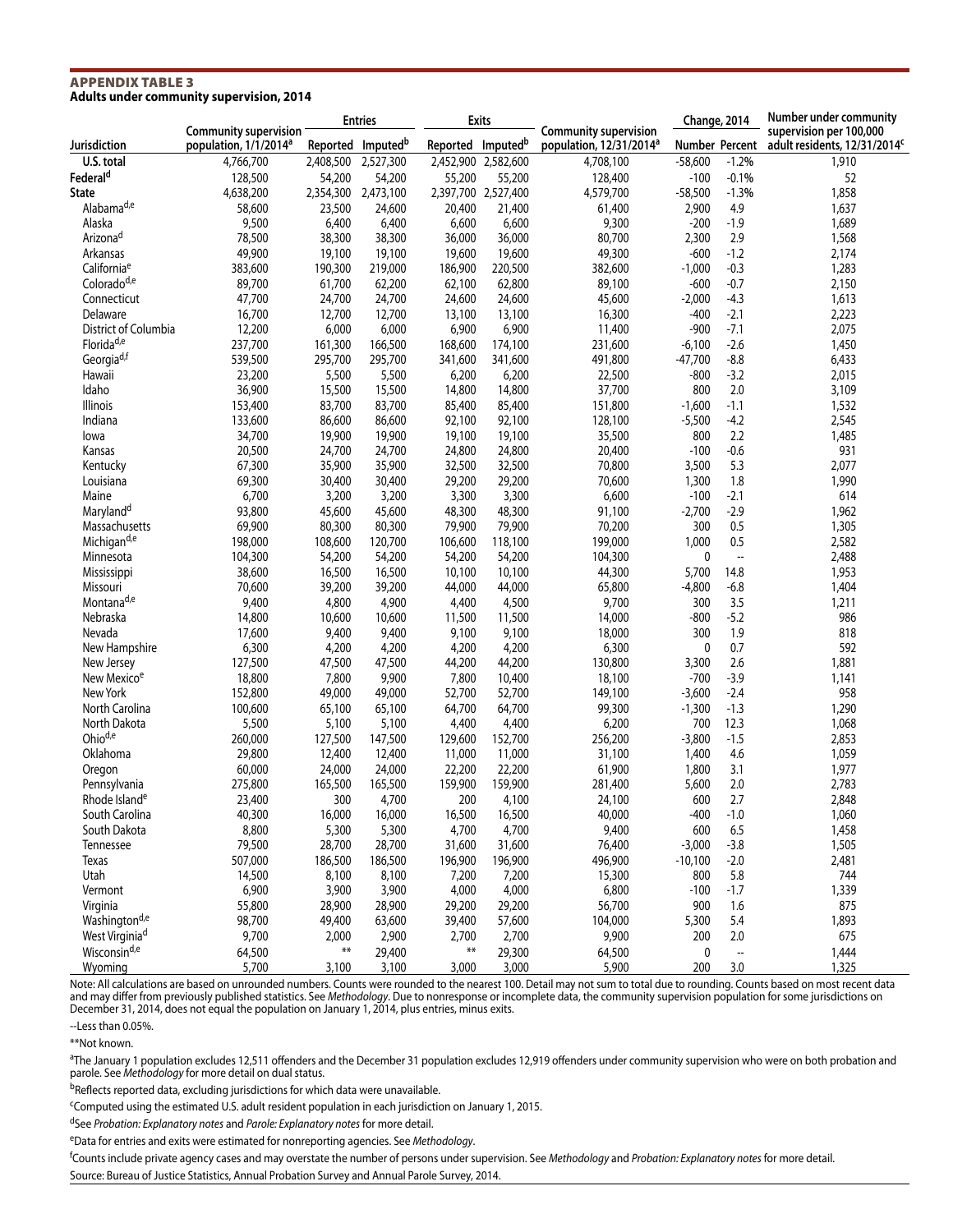#### Appendix Table 4 **Adults on probation, 2014**

|                                    | Probation                   |                  | <b>Entries</b>       |                 | <b>Exits</b>         | Probation                              |                 | Change, 2014             | Number on probation                                     |  |
|------------------------------------|-----------------------------|------------------|----------------------|-----------------|----------------------|----------------------------------------|-----------------|--------------------------|---------------------------------------------------------|--|
| Jurisdiction                       | population,<br>$1/1/2014^a$ | Reported         | Imputed <sup>b</sup> | Reported        | Imputed <sup>b</sup> | population,<br>12/31/2014 <sup>a</sup> | Number          | Percent                  | per 100,000 adult residents,<br>12/31/2014 <sup>c</sup> |  |
| U.S. total                         | 3,929,810                   | 1,983,385        | 2,067,100            | 2,041,230       | 2,130,700            | 3,864,114                              | $-65,696$       | $-1.7%$                  | 1,568                                                   |  |
| Federal <sup>d</sup>               | 19,118                      | 9,197            | 9,197                | 10,090          | 10,090               | 19,121                                 | 3               | $\overline{\phantom{a}}$ | 8                                                       |  |
| <b>State</b>                       | 3,910,692                   | 1,974,188        | 2,057,900            | 2,031,140       | 2,120,600            | 3,844,993                              | $-65,699$       | $-1.7%$                  | 1,560                                                   |  |
| Alabama <sup>c,d</sup>             | 50,698                      | 20,998           | 22,100               | 18,147          | 19,200               | 53,640                                 | 2,942           | 5.8                      | 1,429                                                   |  |
| Alaska                             | 7,167                       | 5,342            | 5,342                | 5,432           | 5,432                | 7,077                                  | $-90$           | $-1.3$                   | 1,287                                                   |  |
| Arizona <sup>d</sup>               | 70,827                      | 26,493           | 26,493               | 24,088          | 24,088               | 73,232                                 | 2,405           | 3.4                      | 1,422                                                   |  |
| Arkansas                           | 29,107                      | 9,623            | 9,623                | 10,726          | 10,726               | 28,192                                 | $-915$          | $-3.1$                   | 1,244                                                   |  |
| California                         | 294,057                     | 169,167          | 169,167              | 168,310         | 168,310              | 295,475                                | 1,418           | 0.5                      | 991                                                     |  |
| Coloradoc,d                        | 78,843                      | 53,393           | 53,900               | 53,026          | 53,800               | 78,988                                 | 145             | 0.2                      | 1,907                                                   |  |
| Connecticut                        | 45,039                      | 22,568           | 22,568               | 22,376          | 22,376               | 43,070                                 | $-1,969$        | $-4.4$                   | 1,522                                                   |  |
| Delaware                           | 16,039                      | 12,227           | 12,227               | 12,601          | 12,601               | 15,665                                 | $-374$          | $-2.3$                   | 2,131                                                   |  |
| District of Columbia               | 7,042                       | 4,666            | 4,666                | 5,224           | 5,224                | 6,484                                  | $-558$          | $-7.9$                   | 1,185                                                   |  |
| Florida <sup>c,d</sup>             | 233,017                     | 155,099          | 160,400              | 162,272         | 167,700              | 227,087                                | $-5,930$        | $-2.5$                   | 1,422                                                   |  |
| Georgia <sup>d,e</sup>             | 518,507                     | 283,648          | 283,648              | 329,168         | 329,168              | 471,067                                | $-47,440$       | $-9.1$                   | 6,161                                                   |  |
| Hawaii                             | 21,576                      | 4,658            | 4,658                | 5,303           | 5,303                | 20,931                                 | $-645$          | $-3.0$                   | 1,877                                                   |  |
| Idaho                              | 33,062                      | 13,212           | 13,212               | 12,848          | 12,848               | 33,450                                 | 388             | 1.2                      | 2,761                                                   |  |
| Illinois                           | 123,862                     | 56,639           | 56,639               | 58,317          | 58,317               | 122,184                                | $-1,678$        | $-1.4$                   | 1,233                                                   |  |
| Indiana                            | 123,261                     | 78,020           | 78,020               | 82,707          | 82,707               | 118,574                                | $-4,687$        | $-3.8$                   | 2,356                                                   |  |
| lowa                               | 29,301                      | 16,335           | 16,335               | 15,707          | 15,707               | 29,929                                 | 628             | 2.1                      | 1,252                                                   |  |
| Kansas                             | 16,446                      | 21,050           | 21,050               | 21,168          | 21,168               | 16,328                                 | $-118$          | $-0.7$                   | 746                                                     |  |
| Kentucky                           | 53,350                      | 26,728           | 26,728               | 25,971          | 25,971               | 54,107                                 | 757             | 1.4                      | 1,587                                                   |  |
| Louisiana                          | 41,761                      | 13,658           | 13,658               | 14,440          | 14,440               | 40,979                                 | $-782$          | $-1.9$                   | 1,155                                                   |  |
| Maine                              | 6,710                       | 3,195            | 3,195                | 3,335           | 3,335                | 6,570                                  | $-140$          | $-2.1$                   | 612                                                     |  |
| Maryland <sup>d</sup>              | 81,304                      | 40,585           | 40,585               | 42,350          | 42,350               | 79,539                                 | $-1,765$        | $-2.2$                   | 1,713                                                   |  |
| Massachusetts                      | 67,784                      | 77,736           | 77,736               | 77,246          | 77,246               | 68,274                                 | 490             | 0.7                      | 1,269                                                   |  |
| Michigan <sup>c,d</sup>            | 179,567                     | 98,486           | 110,600              | 96,451          | 108,000              | 180,583                                | 1,016           | 0.6                      | 2,343                                                   |  |
| Minnesota                          | 98,267                      | 48,033           | 48,033               | 48,639          | 48,639               | 97,661                                 | $-606$          | $-0.6$                   | 2,330                                                   |  |
|                                    | 31,675                      | 9,959            | 9,959                | 6,583           | 6,583                | 34,398                                 | 2,723           | 8.6                      | 1,517                                                   |  |
| Mississippi                        |                             |                  |                      |                 |                      |                                        |                 | $-7.6$                   |                                                         |  |
| Missouri<br>Montana <sup>c,d</sup> | 51,197                      | 25,376           | 25,376               | 29,270          | 29,270               | 47,303                                 | $-3,894$<br>259 | 3.1                      | 1,009                                                   |  |
| Nebraska                           | 8,362                       | 4,171<br>9,108   | 4,300                | 3,889           | 4,000                | 8,621                                  | $-605$          | $-4.5$                   | 1,075<br>911                                            |  |
|                                    | 13,545                      |                  | 9,108                | 9,812           | 9,812                | 12,940                                 |                 |                          |                                                         |  |
| Nevada                             | 12,102                      | 5,201            | 5,201                | 5,276           | 5,276                | 12,027                                 | $-75$           | $-0.6$                   | 548                                                     |  |
| New Hampshire                      | 3,994                       | 2,736            | 2,736                | 2,820           | 2,820                | 3,910                                  | $-84$           | $-2.1$                   | 368                                                     |  |
| New Jersey                         | 112,598                     | 41,600           | 41,600               | 38,300          | 38,300               | 115,898                                | 3,300           | 2.9                      | 1,667                                                   |  |
| New Mexico <sup>c</sup>            | 16,690                      | 6,773            | 8,900                | 6,829           | 9,500                | 16,060                                 | $-630$          | $-3.8$                   | 1,013                                                   |  |
| New York                           | 107,730                     | 27,984           | 27,984               | 31,460          | 31,460               | 104,254                                | $-3,476$        | $-3.2$                   | 670                                                     |  |
| North Carolina                     | 94,437                      | 54,086           | 54,086               | 56,718          | 56,718               | 90,918                                 | $-3,519$        | $-3.7$                   | 1,181                                                   |  |
| North Dakota                       | 4,947                       | 3,944            | 3,944                | 3,306           | 3,306                | 5,585                                  | 638             | 12.9                     | 967                                                     |  |
| Ohioc,d                            | 243,282                     | 119,293          | 139,300              | 121,913         | 145,000              | 238,915                                | $-4,367$        | $-1.8$                   | 2,660                                                   |  |
| Oklahoma                           | 27,208                      | 11,605           | 11,605               | 10,245          | 10,245               | 28,568                                 | 1,360           | 5.0                      | 972                                                     |  |
| Oregon                             | 36,957                      | 14,454           | 14,454               | 13,488          | 13,488               | 37,923                                 | 966             | 2.6                      | 1,212                                                   |  |
| Pennsylvania                       | 171,970                     | 100,272<br>$***$ | 100,272              | 95,505<br>$***$ | 95,505               | 176,737                                | 4,767           | 2.8                      | 1,748                                                   |  |
| Rhode Island <sup>c</sup>          | 22,988                      |                  | 4,500                |                 | 3,900                | 23,595                                 | 607             | 2.6                      | 2,793                                                   |  |
| South Carolina                     | 35,300                      | 13,652           | 13,652               | 13,856          | 13,856               | 35,096                                 | $-204$          | $-0.6$                   | 931                                                     |  |
| South Dakota                       | 6,262                       | 3,674            | 3,674                | 3,133           | 3,133                | 6,803                                  | 541             | 8.6                      | 1,054                                                   |  |
| Tennessee                          | 65,751                      | 24,133           | 24,133               | 26,802          | 26,802               | 62,950                                 | $-2,801$        | $-4.3$                   | 1,239                                                   |  |
| Texas                              | 398,607                     | 150,244          | 150,244              | 160,750         | 160,750              | 388,101                                | $-10,506$       | $-2.6$                   | 1,938                                                   |  |
| Utah                               | 11,188                      | 6,090            | 6,090                | 5,295           | 5,295                | 11,983                                 | 795             | 7.1                      | 583                                                     |  |
| Vermont                            | 5,791                       | 3,306            | 3,306                | 3,435           | 3,435                | 5,662                                  | $-129$          | $-2.2$                   | 1,120                                                   |  |
| Virginia                           | 54,020                      | 28,465           | 28,465               | 28,648          | 28,648               | 54,966                                 | 946             | 1.8                      | 848                                                     |  |
| Washington <sup>c,d</sup>          | 89,199                      | 43,876           | 58,100               | 34,658          | 52,800               | 94,112                                 | 4,913           | 5.5                      | 1,713                                                   |  |
| West Virginia <sup>c,d</sup>       | 7,174                       | **               | 900                  | 882             | 882                  | 7,174                                  | $\sqrt{2}$      | $\ddot{\cdot}$           | 488                                                     |  |
| Wisconsin <sup>c,d</sup>           | 46,140                      | $***$            | 22,900               | **              | 22,800               | 46,212                                 | 72              | $0.2\,$                  | 1,034                                                   |  |
| Wyoming                            | 4,984                       | 2,627            | 2,627                | 2,415           | 2,415                | 5,196                                  | 212             | 4.3                      | 1,165                                                   |  |

Note: Counts based on most recent data and may differ from previously published statistics. Counts may not be actual as reporting agencies may provide estimates on some or all detailed data. Due to nonresponse or incomplete data, the probation population for some jurisdictions on December 31, 2014, does not equal the population on January 1, 2014, plus entries, minus exits. Reporting methods for some probation agencies changed over time and probation coverage was expanded in 1998 and 1999. See *Methodology*.

--Less than 0.05%.

\*\*Not known.

: Not calculated.

/Not reported.

a Detail may not sum to total due to rounding. Reflects reported data, excluding jurisdictions for which data were unavailable.

bComputed using the estimated U.S. adult resident population in each jurisdiction on January 1, 2015.

cData for entries and exits were estimated for nonreporting agencies. See *Methodology*.

dSee *Probation: Explanatory notes* for more detail.

eCounts include private agency cases and may overstate the number of persons under supervision. See *Methodology* and *Probation: Explanatory notes* for more detail. Source: Bureau of Justice Statistics, Annual Probation Survey, 2014.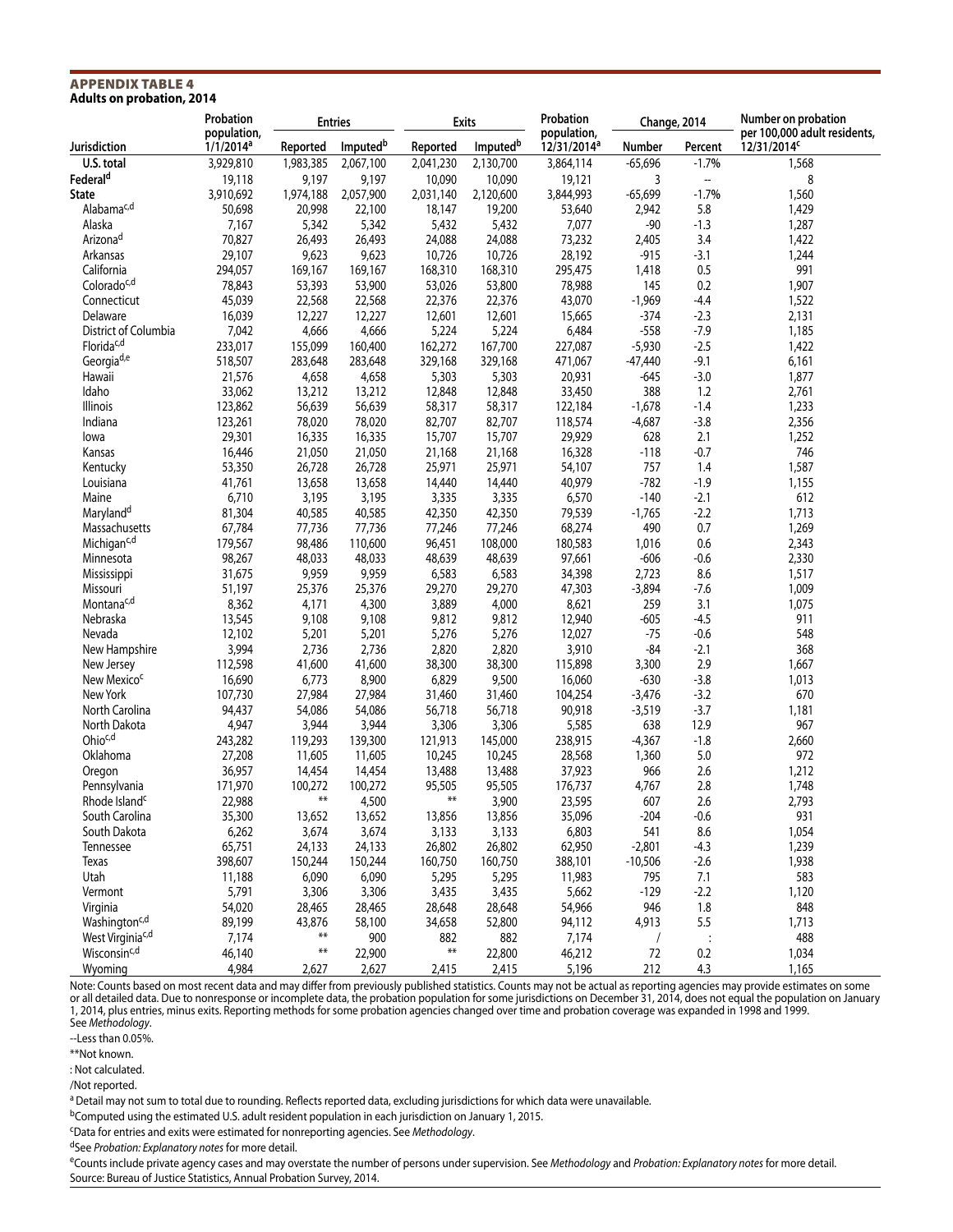#### Appendix Table 5 **Adults on parole, 2014**

|                             | Parole                  | <b>Entries</b> |                      | <b>Exits</b> |                      | Parole                                 | Change, 2014 |         | Number on parole                            |  |
|-----------------------------|-------------------------|----------------|----------------------|--------------|----------------------|----------------------------------------|--------------|---------|---------------------------------------------|--|
| Jurisdiction                | population,<br>1/1/2014 | Reported       | Imputed <sup>a</sup> | Reported     | Imputed <sup>a</sup> | population,<br>12/31/2014 <sup>a</sup> | Number       | Percent | per 100,000 adult<br>residents, 12/31/2014b |  |
| U.S. total                  | 849,359                 | 425,134        | 460,200              | 411,694      | 451,900              | 856,872                                | 7513         | 0.9%    | 348                                         |  |
| Federal <sup>c</sup>        | 109,356                 | 45,000         | 45,000               | 45,118       | 45,118               | 109,265                                | $-91$        | $-0.1%$ | 44                                          |  |
| <b>State</b>                | 740,003                 | 380,134        | 415,200              | 366,576      | 406,800              | 747,607                                | 7604         | 1.0%    | 303                                         |  |
| Alabama <sup>c</sup>        | 7,884                   | 2,475          | 2,475                | 2,262        | 2,262                | 8,097                                  | 213          | 2.7     | 216                                         |  |
| Alaska                      | 2,303                   | 1,072          | 1,072                | 1,165        | 1,165                | 2,210                                  | $-93$        | $-4.0$  | 402                                         |  |
| Arizona                     | 7,636                   | 11,779         | 11,779               | 11,913       | 11,913               | 7,502                                  | $-134$       | $-1.8$  | 146                                         |  |
| Arkansas                    | 21,589                  | 9,459          | 9,459                | 8,910        | 8,910                | 21,743                                 | 154          | 0.7     | 959                                         |  |
| California <sup>c,d,e</sup> | 89,527                  | 21,157         | 49,800               | 18,546       | 52,200               | 87,104                                 | $-2423$      | $-2.7$  | 292                                         |  |
| Colorado                    | 10,846                  | 8,296          | 8,296                | 9,075        | 9,075                | 10,067                                 | $-779$       | $-7.2$  | 243                                         |  |
| Connecticut                 | 2,640                   | 2,137          | 2,137                | 2,213        | 2,213                | 2,564                                  | $-76$        | $-2.9$  | 91                                          |  |
| Delaware                    | 657                     | 507            | 507                  | 488          | 488                  | 676                                    | 19           | 2.9     | 92                                          |  |
| District of Columbia        | 5,601                   | 1,336          | 1,336                | 1,657        | 1,657                | 5,280                                  | $-321$       | $-5.7$  | 965                                         |  |
| Florida                     | 4,683                   | 6,166          | 6,166                | 6,330        | 6,330                | 4,519                                  | $-164$       | $-3.5$  | 28                                          |  |
| Georgia                     | 25,931                  | 12,002         | 12,002               | 12,386       | 12,386               | 25,547                                 | $-384$       | $-1.5$  | 334                                         |  |
| Hawaii                      | 1,647                   | 827            | 827                  | 934          | 934                  | 1,540                                  | $-107$       | $-6.5$  | 138                                         |  |
| Idaho                       | 3,851                   | 2,318          | 2,318                | 1,952        | 1,952                | 4,217                                  | 366          | 9.5     | 348                                         |  |
| Illinois                    | 29,586                  | 27,094         | 27,094               | 27,036       | 27,036               | 29,644                                 | 58           | 0.2     | 299                                         |  |
| Indiana                     | 10,340                  | 8,554          | 8,554                | 9,413        | 9,413                | 9,481                                  | -859         | $-8.3$  | 188                                         |  |
| lowa                        | 5,595                   | 3,574          | 3,574                | 3,400        | 3,400                | 5,769                                  | 174          | 3.1     | 241                                         |  |
| Kansas                      | 4,065                   | 3,628          | 3,628                | 3,642        | 3,642                | 4,051                                  | $-14$        | $-0.3$  | 185                                         |  |
| Kentucky <sup>c</sup>       | 14,019                  | 9,207          | 9,207                | 6,497        | 6,497                | 16,729                                 | 2710         | 19.3    | 491                                         |  |
| Louisiana                   | 27,615                  | 16,716         | 16,716               | 14,712       | 14,712               | 29,619                                 | 2004         | 7.3     | 835                                         |  |
| Maine                       | 22                      | 0              | 0                    | 1            | 1                    | 21                                     | $-1$         | $-4.5$  | 2                                           |  |
|                             |                         |                |                      |              |                      |                                        | $-927$       | $-7.4$  |                                             |  |
| Maryland <sup>c</sup>       | 12,464                  | 5,051          | 5,051                | 5,978        | 5,978                | 11,537                                 |              |         | 248                                         |  |
| Massachusetts               | 2,106                   | 2,514          | 2,514                | 2,671        | 2,671                | 1,949                                  | $-157$       | $-7.5$  | 36                                          |  |
| Michigan                    | 18,439                  | 10,114         | 10,114               | 10,140       | 10,140               | 18,413                                 | $-26$        | $-0.1$  | 239                                         |  |
| Minnesota                   | 5,997                   | 6,193          | 6,193                | 5,548        | 5,548                | 6,642                                  | 645          | 10.8    | 158                                         |  |
| Mississippi                 | 6,901                   | 6,529          | 6,529                | 3,547        | 3,547                | 9,883                                  | 2982         | 43.2    | 436                                         |  |
| Missouri                    | 19,402                  | 13,842         | 13,842               | 14,749       | 14,749               | 18,495                                 | $-907$       | $-4.7$  | 395                                         |  |
| Montana                     | 1,020                   | 601            | 601                  | 527          | 527                  | 1,094                                  | 74           | 7.3     | 136                                         |  |
| Nebraska                    | 1,235                   | 1,500          | 1,500                | 1,668        | 1,668                | 1,067                                  | $-168$       | $-13.6$ | 75                                          |  |
| Nevada                      | 5,522                   | 4,194          | 4,194                | 3,789        | 3,789                | 5,927                                  | 405          | 7.3     | 270                                         |  |
| New Hampshire               | 2,256                   | 1,489          | 1,489                | 1,360        | 1,360                | 2,385                                  | 129          | 5.7     | 224                                         |  |
| New Jersey                  | 14,918                  | 5,871          | 5,871                | 5,900        | 5,900                | 14,889                                 | $-29$        | $-0.2$  | 214                                         |  |
| New Mexico                  | 2,132                   | 1,062          | 1,062                | 939          | 939                  | 2,255                                  | 123          | 5.8     | 142                                         |  |
| New York                    | 45,039                  | 21,063         | 21,063               | 21,213       | 21,213               | 44,889                                 | $-150$       | $-0.3$  | 288                                         |  |
| North Carolina              | 7,171                   | 10,975         | 10,975               | 8,014        | 8,014                | 10,025                                 | 2854         | 39.8    | 130                                         |  |
| North Dakota                | 548                     | 1,114          | 1,114                | 1,078        | 1,078                | 584                                    | 36           | 6.6     | 101                                         |  |
| Ohio                        | 16,797                  | 8,210          | 8,210                | 7,686        | 7,686                | 17,321                                 | 524          | 3.1     | 193                                         |  |
| Oklahoma                    | 2,554                   | 784            | 784                  | 778          | 778                  | 2,560                                  | 6            | 0.2     | 87                                          |  |
| Oregon                      | 23,088                  | 9,559          | 9,559                | 8,683        | 8,683                | 23,964                                 | 876          | 3.8     | 766                                         |  |
| Pennsylvania                | 103,802                 | 65,246         | 65,246               | 64,419       | 64,419               | 104,629                                | 827          | 0.8     | 1,035                                       |  |
| Rhode Island                | 435                     | 254            | 254                  | 221          | 221                  | 468                                    | 33           | 7.6     | 55                                          |  |
| South Carolina              | 5,477                   | 2,361          | 2,361                | 2,613        | 2,613                | 5,225                                  | $-252$       | $-4.6$  | 139                                         |  |
| South Dakota                | 2,577                   | 1,579          | 1,579                | 1,545        | 1,545                | 2,611                                  | 34           | 1.3     | 404                                         |  |
| Tennessee                   | 13,732                  | 4,539          | 4,539                | 4,773        | 4,773                | 13,498                                 | $-234$       | $-1.7$  | 266                                         |  |
| Texas                       | 111,302                 | 36,213         | 36,213               | 36,103       | 36,103               | 111,412                                | 110          | 0.1     | 556                                         |  |
| Utah                        | 3,265                   | 1,964          | 1,964                | 1,917        | 1,917                | 3,312                                  | 47           | 1.4     | 161                                         |  |
| Vermont                     | 1,098                   | 558            | 558                  | 549          | 549                  | 1,107                                  | 9            | 0.8     | 219                                         |  |
| Virginia                    | 1,800                   | 446            | 446                  | 515          | 515                  | 1,732                                  | $-68$        | $-3.8$  | 27                                          |  |
| Washington <sup>c</sup>     | 9,500                   | 5,515          | 5,515                | 4,789        | 4,789                | 9,880                                  | 380          | 4.0     | 180                                         |  |
| West Virginia               | 2,553                   | 1,977          | 1,977                | 1,781        | 1,781                | 2,749                                  | 196          | 7.7     | 187                                         |  |
| Wisconsin <sup>c,d</sup>    | 20,083                  | $***$          | 6,500                | $***$        | 6,500                | 20,010                                 | $-73$        | $-0.4$  | 448                                         |  |
| Wyoming                     | 753                     | 513            | 513                  | 551          | 551                  | 715                                    | $-38$        | $-5.0$  | 160                                         |  |

Note: Counts based on most recent data and may differ from previously published statistics. See *Methodology*. Counts may not be actual as reporting agencies may provide estimates on some or all detailed data. Due to nonresponse or incomplete data, the parole population for some jurisdictions on December 31, 2014, does not equal the population on January 1, 2014, plus entries, minus exits.

\*\*Not known.

a Detail may not sum to total due to rounding. Reflects reported data, excluding jurisdictions for which data were unavailable.

bComputed using the estimated U.S. adult resident population in each jurisdiction on January 1, 2015.

cSee *Parole: Explanatory notes* for more detail.

dData for entries and exits were estimated for nonreporting agencies. See *Methodology*.

eIncludes post-release community supervision and mandatory supervision parolees: 41,947 on January 1, 2014; and 21,157 entries, 18,546 exits, and 46,575 on December 31, 2014.

Source: Bureau of Justice Statistics, Annual Parole Survey, 2014.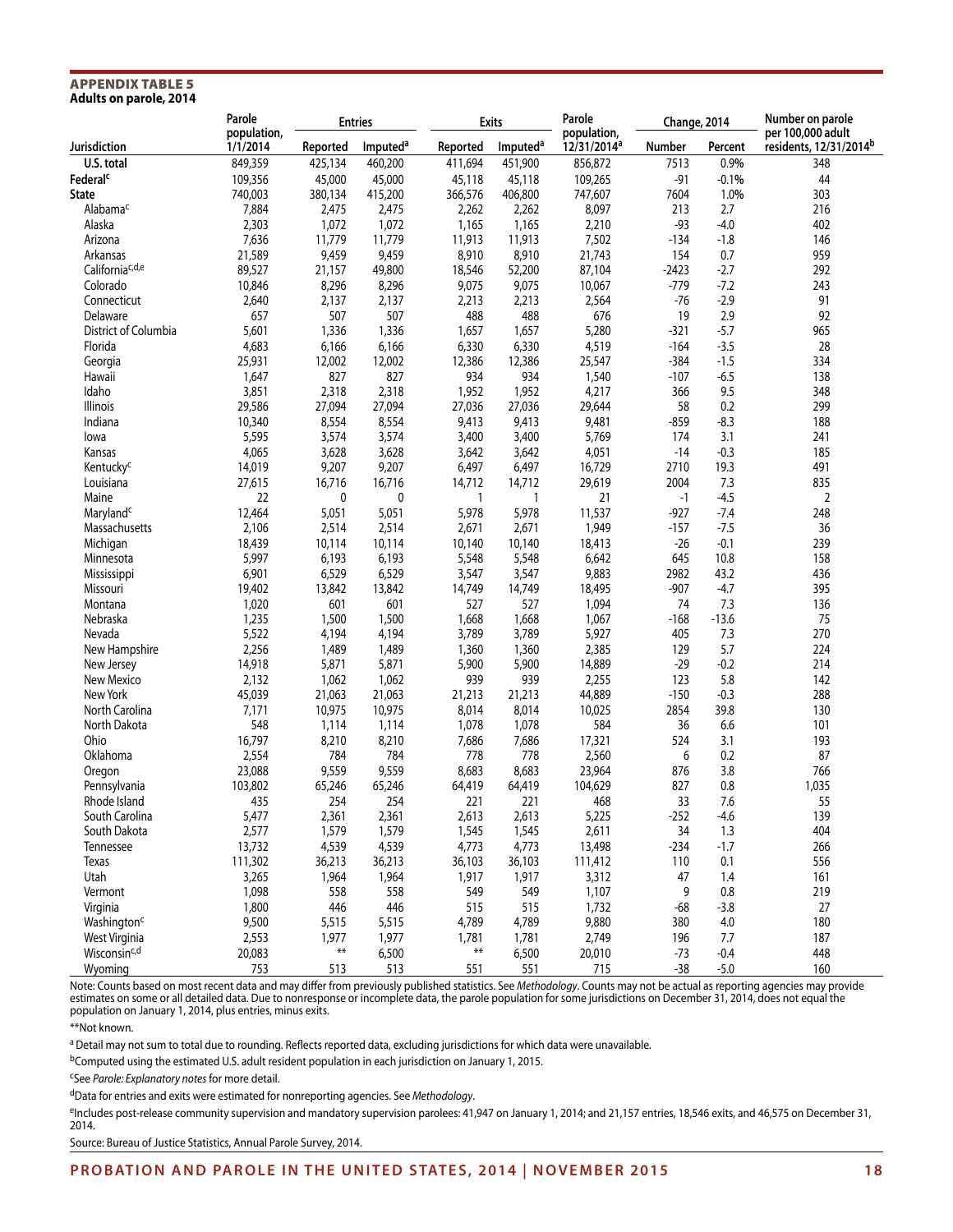#### Appendix Table 6 **Adults entering parole, by type of entry, 2014**

|                            |                       |                            |                               |                            | Term of             |                    |              |  |  |
|----------------------------|-----------------------|----------------------------|-------------------------------|----------------------------|---------------------|--------------------|--------------|--|--|
| Jurisdiction               | <b>Total reported</b> | Discretionary <sup>a</sup> | <b>Mandatory</b> <sup>b</sup> | Reinstatement <sup>c</sup> | supervised released | Other <sup>e</sup> | Not reported |  |  |
| U.S. total                 | 425,134               | 193,556                    | 108,898                       | 12,811                     | 80,195              | 4,828              | 24,846       |  |  |
| Federal                    | 45,000                | 177                        | 163                           | $\pmb{0}$                  | 44,660              | 0                  | 0            |  |  |
| <b>State</b>               | 380,134               | 193,379                    | 108,735                       | 12,811                     | 35,535              | 4,828              | 24,856       |  |  |
| Alabama                    | 2,475                 | $***$                      | $***$                         | $***$                      | $***$               | $***$              | 2,475        |  |  |
| Alaska                     | 1,072                 | 95                         | 778                           | 193                        | $\pmb{0}$           | 6                  | 0            |  |  |
| Arizona                    | 11,779                | 34                         | 11                            | 142                        | 10,664              | 928                | 0            |  |  |
| Arkansasf                  | 9,459                 | 8,175                      | 1,284                         | $\mathbf 0$                | 0                   | 0                  | 0            |  |  |
| California                 | 21157                 | $\pmb{\ast}\pmb{\ast}$     | **                            | $***$                      | $***$               | $***$              | 21,157       |  |  |
|                            |                       |                            |                               |                            |                     |                    |              |  |  |
| Colorado                   | 8,296                 | 2,770                      | 2,924<br>$**$                 | 2,401<br>$***$             | 0                   | 201                | 0            |  |  |
| Connecticut                | 2,137                 | 1,084                      |                               |                            | 1,053               | 0                  | 0            |  |  |
| Delaware                   | 507                   | $***$                      | $**$                          | $**$                       | $**$                | $**$               | 507          |  |  |
| District of Columbia       | 1,336                 | 188                        | 0                             | 0                          | 1,148               | 0                  | 0            |  |  |
| Florida                    | 6,166                 | 36                         | 5,544                         | 0                          | 580                 | 6                  | 0            |  |  |
| Georgia                    | 12,002                | 12,002                     | 0                             | $**$                       | 0                   | 0                  | 0            |  |  |
| Hawaii                     | 827                   | 746                        | 69                            | 12                         | $\sim$              | $\sim$             | 0            |  |  |
| Idahof                     | 2,318                 | 1,784                      | $\mathbf 0$                   | 534                        | $\mathbf 0$         | 0                  | 0            |  |  |
| Illinois <sup>f</sup>      | 27,094                | 7                          | 25,510                        | 322                        | $**$                | 859                | 396          |  |  |
| Indiana                    | 8,554                 | $\pmb{0}$                  | 8,554                         | $\pmb{0}$                  | 0                   | 0                  | 0            |  |  |
| lowa                       | 3,574                 | 3,574                      | 0                             | 0                          | 0                   | 0                  | 0            |  |  |
|                            |                       |                            | 1                             |                            |                     | 37                 | 1            |  |  |
| Kansas                     | 3,628                 | 0                          |                               | 112                        | 3,477               |                    |              |  |  |
| Kentucky                   | 9,207                 | 6,115                      | 3,092                         | 0                          | 0                   | 0                  | 0            |  |  |
| Louisiana                  | 16,716                | 848                        | 15,669                        | 177                        | 13                  | 9                  | 0            |  |  |
| Maine                      | 0                     | $\pmb{0}$                  | 0                             | 0                          | $\mathbf 0$         | 0                  | 0            |  |  |
| Maryland                   | 5,051                 | 2,535                      | 2,516                         | $***$                      | $**$                | $\tilde{}$         | 0            |  |  |
| Massachusetts <sup>t</sup> | 2,514                 | 2,266                      | 0                             | 199                        | 49                  | 0                  | 0            |  |  |
| Michigan                   | 10,114                | 8,860                      | 621                           | 633                        | $\tilde{}$          | 0                  | 0            |  |  |
| Minnesota                  | 6,193                 | $\pmb{0}$                  | 6,193                         | 0                          | 0                   | 0                  | 0            |  |  |
| Mississippi                | 6,529                 | 5,280                      | $***$                         | 1,147                      | $**$                | $**$               | 102          |  |  |
| Missouri                   | 13,842                | 10,759                     | 782                           | 1,171                      | 0                   | 1,130              | 0            |  |  |
| Montana                    | 601                   | 601                        | 0                             | 0                          | 0                   | 0                  | 0            |  |  |
| Nebraska                   | 1,500                 | 1,463                      | $\mathbf 0$                   | 37                         | $\mathbf 0$         | 0                  | 0            |  |  |
|                            |                       |                            |                               |                            |                     |                    |              |  |  |
| Nevada                     | 4,194                 | 2,820                      | 1,228                         | 146                        | $\tilde{}$<br>$**$  | 0                  | 0            |  |  |
| New Hampshire              | 1,489                 | 751                        | 0                             | 593                        |                     | 134                | 11           |  |  |
| New Jersey                 | 5,871                 | 3,737                      | 2,134                         | $\pmb{0}$                  | 0                   | 0                  | 0            |  |  |
| New Mexico                 | 1,062                 | $\pmb{0}$                  | 1,041                         | 21                         | $\mathbf 0$         | 0                  | 0            |  |  |
| New York                   | 21,063                | 5,451                      | 6,818                         | 0                          | 7,975               | 819                | 0            |  |  |
| North Carolina             | 10,975                | 35                         | 396                           | 0                          | 10,544              | $\sim$             | 0            |  |  |
| North Dakota               | 1,114                 | 1,114                      | 0                             | 0                          | 0                   | 0                  | 0            |  |  |
| Ohio                       | 8,210                 | 51                         | 7,885                         | 274                        | $\mathbf{0}$        | 0                  | 0            |  |  |
| Oklahoma                   | 784                   | 784                        | $***$                         | $***$                      | $**$                | $***$              | 0            |  |  |
| Oregon                     | 9,559                 | 2,212                      | 7,287                         | 6                          | 13                  | $***$              | 41           |  |  |
| Pennsylvania <sup>t</sup>  | 65,246                | 61,400                     | 0                             | 3,846                      | 0                   | 0                  | 0            |  |  |
| Rhode Island               | 254                   | 254                        | $\sim$                        | $\sim$                     | $\tilde{}$          | $\sim$             | 0            |  |  |
| South Carolina             |                       |                            |                               |                            |                     |                    | 0            |  |  |
|                            | 2,361                 | 861                        | 1,500                         | 0<br>$***$                 | 0                   | 0                  |              |  |  |
| South Dakota               | 1,579                 | 612                        | 806                           |                            | 19                  | 142                | 0            |  |  |
| Tennessee                  | 4,539                 | 4,397                      | $\mathbf{1}$                  | 128                        | $\pmb{0}$           | 13                 | 0            |  |  |
| Texas                      | 36,213                | 34,646                     | 502                           | 475                        | $**$                | 434                | 156          |  |  |
| Utah                       | 1,964                 | 1,809                      | 0                             | 45                         | 0                   | 110                | 0            |  |  |
| Vermontf                   | 558                   | 416                        | $\sim$                        | 142                        | $\tilde{}$          | $\thicksim$        | 0            |  |  |
| Virginia                   | 446                   | 152                        | 294                           | 0                          | 0                   | $\pmb{0}$          | 0            |  |  |
| Washington                 | 5,515                 | 220                        | 5,295                         | $**$                       | $**$                | $**$               | 0            |  |  |
| West Virginia              | 1,977                 | 1,977                      | 0                             | 0                          | 0                   | 0                  | 0            |  |  |
| Wisconsin                  | $\ast\ast$            | $\ast\ast$                 | $**$                          | $**$                       | $**$                | $\ast\ast$         | $***$        |  |  |
| Wyoming                    | 513                   | 458                        | 0                             | 55                         | 0                   | 0                  | 0            |  |  |
|                            |                       |                            |                               |                            |                     |                    |              |  |  |

Note: Detail may not sum to total due to rounding. Counts based on most recent data and may differ from previously published statistics. See *Methodology*. ~Not applicable.

\*\*Not known.

aIncludes persons entering due to a parole board decision.

bIncludes persons whose release from prison was not decided by a parole board, persons entering due to determinate sentencing, good-time provisions, or emergency releases.

<sup>c</sup>Includes persons returned to parole after serving time in a prison due to a parole violation. Depending on the reporting jurisdiction, reinstatement entries may include only parolees who were originally released from prison through a discretionary release, only those originally released through a mandatory release, or a combination of both types. May also include those originally released through a term of supervised release.

dIncludes persons sentenced by a judge to a fixed period of incarceration based on a determinate statute immediately followed by a period of supervised release in the community.

eIncludes parolees who were transferred from another state, reinstated to parole following a board hold, placed on supervised release from jail, released to a drug or alcohol transition program, or released from prison through a conditional medical release to parole. Also includes juvenile offenders with a determinant sentence that transferred from the juvenile justice system to adult parole upon reaching the maximum age of the juvenile system's authority, offenders released to parole supervision on parole/discretionary mandatory supervision or mandatory supervision in the custody of a criminal justice agency other than a prison or jail, and others.

<sup>f</sup>Some or all detailed data were estimated for type of sentence.

Source: Bureau of Justice Statistics, Annual Parole Survey, 2014.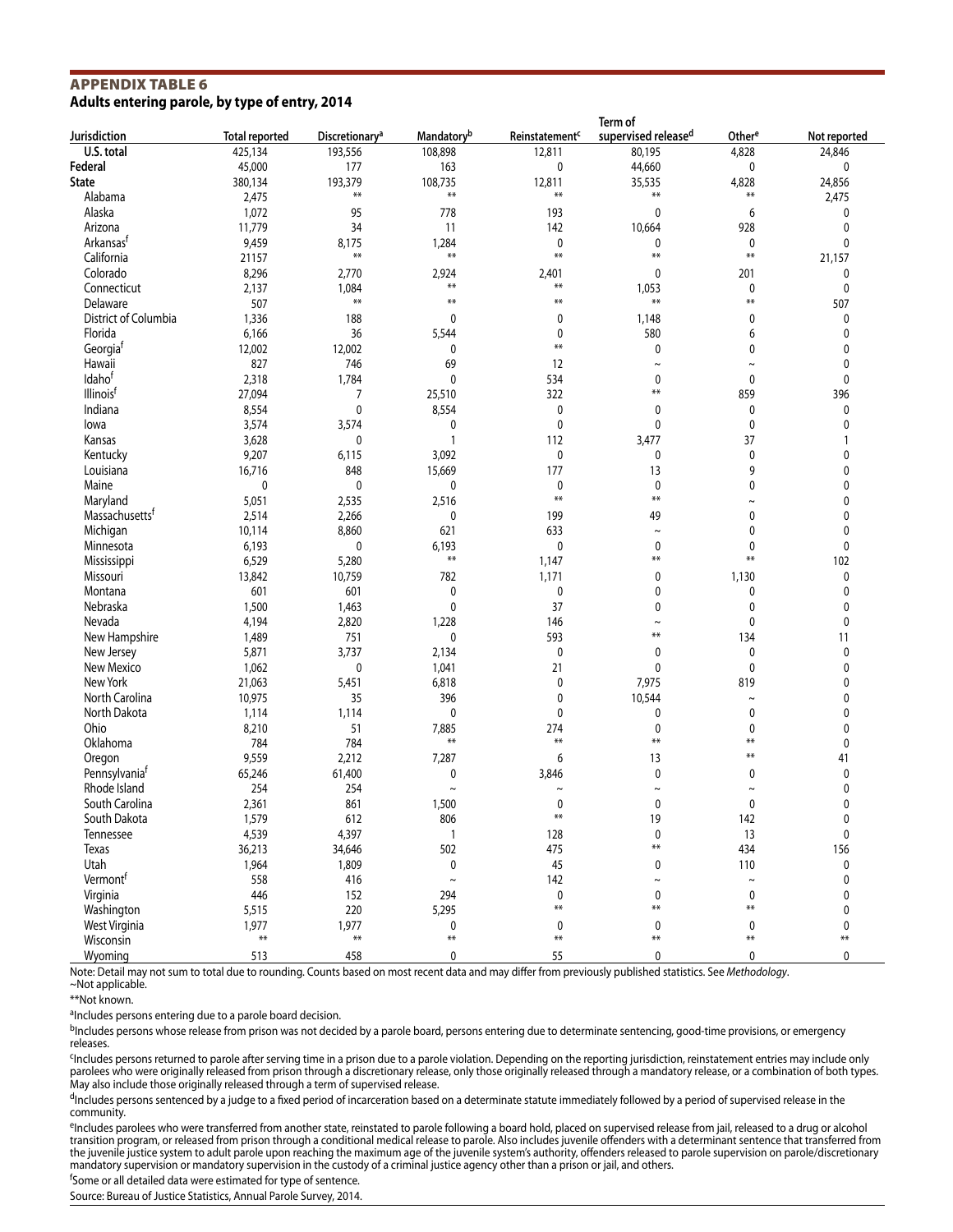#### Appendix Table 7 **Adults exiting parole, by type of exit, 2014**

|                             |                   |            |                      | Returned to incarceration |                                    |                   |              |                                      |             |                       |                            |
|-----------------------------|-------------------|------------|----------------------|---------------------------|------------------------------------|-------------------|--------------|--------------------------------------|-------------|-----------------------|----------------------------|
| Jurisdiction                | Total<br>reported | Completion | With new<br>sentence | With                      | To receive<br>revocation treatment | Other/<br>unknown | Absconder    | Other<br>unsatisfactory <sup>a</sup> | Death       | Otherb                | Unknown or<br>not reported |
| U.S. total                  | 411,694           | 242,344    | 31,867               | 64,472                    | 2,638                              | 9,197             | 7,919        | 6,901                                | 5,558       | 9,198                 | 31,600                     |
| Federal                     | 45,118            | 27,770     | 1,390                | 7,887                     | $***$                              | $***$             | 1,066        | 277                                  | 637         | 0                     | 6,091                      |
| <b>State</b>                | 366,576           | 214,574    | 30,477               | 56,585                    | 2,638                              | 9,197             | 6,853        | 6,624                                | 4,921       | 9,198                 | 25,509                     |
| Alabama                     | 2,262             | 1,369      | 403                  | 130                       | $**$                               | $***$             | $***$        | **                                   | 95          | 265                   | 0                          |
| Alaska                      | 1,165             | 450        | 59                   | 656                       | $**$                               | $\sim$            | $\sim$       | $\sim$                               | $\thicksim$ | 0                     | 0                          |
| Arizona                     | 11,913            | 6,683      | $\overline{2}$       | 2,272                     | 0                                  | 0                 | 0            | 2,845                                | 42          | 69                    | 0                          |
| Arkansas <sup>c</sup>       | 8,910             | 3,466      | 908                  | 4,358                     | 0                                  | 0                 | 0            | 0                                    | 178         | 0                     | 0                          |
| California <sup>c</sup>     | 18,546            | $***$      | $***$                | $***$                     | $***$                              | $***$             | $**$         | **                                   | $**$        | **                    | 18,546                     |
| Colorado <sup>c</sup>       | 9,075             | 4,070      | 850                  | 3,951                     | 0                                  | 0                 | 58           | 0                                    | 71          | 75                    | 0                          |
| Connecticut                 | 2,213             | 1,203      | $**$                 | $***$                     | $***$                              | 882               | 128          | 0                                    | $**$        | 0                     | 0                          |
| Delaware                    | 488               | 290        | 11                   | 32                        | $***$                              | $***$             | $**$         | 47                                   | 6           | 102                   | 0                          |
| District of Columbia        | 1,657             | 729        | 0                    | $\mathbf 0$               | 0                                  | 423               | $\mathbf 0$  | 239                                  | 39          | 227                   | 0                          |
| Florida                     | 6,330             | 4,097      | 387                  | 814                       | $**$                               | $***$             | $**$         | $**$                                 | 60          | 682                   | 290                        |
| Georgiac                    | 12,386            | 9,364      | 344                  | 747                       | $***$                              | 1,324             | 221          | 0                                    | 96          | 290                   | 0                          |
| Hawaii                      | 934               | 427        | 2                    | 312                       | 0                                  | 2                 | 107          | 0                                    | 16          | 68                    | 0                          |
| Idaho <sup>c</sup>          | 1,952             | 724        | 0                    | 722                       | 0                                  | 479               | 0            | 0                                    | 23          | 4                     | 0                          |
| <b>Illinois<sup>c</sup></b> | 27,036            | 15,516     | 1,785                | 7,050                     | $***$                              | $***$             | 879          | $***$                                | 121         | 1,030                 | 655                        |
| Indiana                     | 9,413             | 4,774      | 618                  | 1,684                     | 0                                  | 0                 | 1,644        | $\mathbf{0}$                         | 97          | 596                   | 0                          |
| lowa                        | 3,400             | 1,911      | 551                  | 801                       | 0                                  | 2                 | 0            | 108                                  | 27          | 0                     | 0                          |
| Kansas                      | 3,642             | 3,033      | 150                  | 0                         | 0                                  | 49                | 282          | 0                                    | 19          | 109                   | 0                          |
| Kentucky                    | 6,497             | 3,313      | 1,567                | 345                       | 0                                  | 1,169             | 0            | 0                                    | 102         | 1                     | 0                          |
| Louisiana                   | 14,712            | 7,195      | 1,264                | 853                       | $\tilde{}$                         | 1,276             | $\sim$       | 753                                  | 188         | 3,183                 | 0                          |
| Maine                       | 1                 | 0          | 0                    | $\mathbf{1}$              | 0                                  | 0                 | 0            | 0                                    | 0           | 0                     | 0                          |
| Maryland                    | 5,978             | 3,405      | 814                  | 831                       | $***$                              | $\sim$            | $***$        | 827                                  | 91          | 10                    | 0                          |
| Massachusetts <sup>c</sup>  | 2,671             | 2,057      | 96                   | 475                       | 0                                  | 21                | 0            | 0                                    | 22          | 0                     | 0                          |
| Michigan                    | 10,140            | 7,019      | 1,268                | 1,684                     | $\tilde{}$                         | $\tilde{}$        | $\tilde{}$   | $\tilde{}$                           | 169         | $\tilde{\phantom{a}}$ | 0                          |
| Minnesota                   | 5,548             | 2,752      | 122                  | 2.649                     | 0                                  | 0                 | 0            | 0                                    | 25          | 0                     | 0                          |
| Mississippi                 | 3,547             | 2,058      | $***$                | $***$                     | $**$                               | 938               | 22           | 444                                  | 32          | 7                     | 46                         |
| Missouri                    | 14,749            | 5,926      | 1,083                | 3,739                     | 747                                | 1,673             | 1,388        | $**$                                 | 172         | 0                     | 21                         |
| Montana                     | 527               | 297        | 5                    | 212                       | 0                                  | 0                 | 0            | 0                                    | 13          | 0                     | 0                          |
| Nebraska                    | 1,668             | 1,151      | 72                   | 423                       | $**$                               | $\overline{2}$    | $***$        | $***$                                | 5           | 0                     | 15                         |
| Nevada <sup>c</sup>         | 3,789             | 2,741      | 358                  | 196                       | $\tilde{}$                         | 414               | 40           | 0                                    | 40          | 0                     | 0                          |
| New Hampshire               | 1,360             | 557        | $**$                 | 803                       | $\tilde{}$                         | $\tilde{}$        | $**$         | $\tilde{}$                           | $***$       | $**$                  | $\mathbf{0}$               |
| New Jersey                  | 5,900             | 4,284      | 118                  | 1,339                     | 0                                  | 0                 | 0            | 0                                    | 102         | 57                    | 0                          |
| New Mexico                  | 939               | 603        | $**$                 | $***$                     | $**$                               | $***$             | 85           | 166                                  | 37          | 48                    | 0                          |
| New York                    | 21,213            | 11,100     | 1,400                | 6,610                     | 1,888                              | 0                 | 0            | $\tilde{\phantom{a}}$                | 215         | $\tilde{}$            | 0                          |
| North Carolina              | 8,014             | 6,048      | 524                  | 401                       | $\tilde{}$                         | 0                 | 862          | 106                                  | 73          | 0                     | 0                          |
| North Dakota                | 1,078             | 756        | 42                   | 245                       | $**$                               | $***$             | 28           | $**$                                 | 5           | 0                     | 2                          |
| Ohio                        | 7,686             | 5,157      | 1,431                | 97                        | 0                                  | 0                 | 165          | 0                                    | 176         | 660                   | 0                          |
| Oklahoma                    | 778               | 677        | 26                   | 39                        | $**$                               | $***$             | $***$        | $**$                                 | 36          | **                    | 0                          |
| Oregon                      | 8,683             | 4,944      | 813                  | 1,891                     | 3                                  | 3                 | $***$        | 724                                  | 131         | 50                    | 124                        |
| Pennsylvania <sup>c</sup>   | 64,419            | 43,575     | 6,119                | 5,608                     | 0                                  | 0                 | 806          | 188                                  | 767         | 1,549                 | 5,807                      |
| Rhode Island                | 221               | 166        | 12                   | 37                        | $***$                              | 0                 | 0            | 0                                    | 6           | 0                     | 0                          |
| South Carolina              | 2,613             | 2,197      | 91                   | 253                       | 0                                  | 0                 | $\mathbf{0}$ | $\mathbf{0}$                         | 34          | 38                    | 0                          |
| South Dakota                | 1,545             | 956        | 82                   | 457                       | $\sim$                             | 25                | 0            | $\sim$                               | 24          | 1                     | 0                          |
| Tennessee                   | 4,773             | 2,696      | 1,090                | 834                       | 0                                  | 0                 | $\mathbf 0$  | 0                                    | 153         | 0                     | 0                          |
| Texas                       | 36,103            | 27,577     | 5,479                | 1,299                     | $\sim$                             | 500               | $\thicksim$  | 0                                    | 1,248       | 0                     | 0                          |
| Utah                        | 1,917             | 340        | 246                  | 1,088                     | 0                                  | 0                 | $\mathbf 0$  | 162                                  | 26          | 55                    | 0                          |
| Vermont <sup>c</sup>        | 549               | 364        | 76                   | 89                        | $\sim$                             | 15                | 0            | $\tilde{\phantom{a}}$                | 5           | $\mathbf 0$           | 0                          |
| Virginia                    | 515               | 222        | 150                  | 86                        | $***$                              | $***$             | 12           | $**$                                 | 22          | 22                    | $\mathbf{1}$               |
| Washington                  | 4,789             | 4,711      | $***$                | $***$                     | $**$                               | $**$              | $**$         | $**$                                 | 78          | $**$                  | 0                          |
| West Virginia               | 1,781             | 1,267      | 25                   | 333                       | 0                                  | 0                 | 125          | 0                                    | 31          | 0                     | 0                          |
| Wisconsin                   | $***$             | $\ast\ast$ | $***$                | $***$                     | $***$                              | $***$             | $***$        | **                                   | $***$       | $***$                 | $**$                       |
| Wyoming                     | 551               | 357        | 34                   | 139                       | $\bf$                              | $***$             | $\mathbf{1}$ | 15                                   | 3           | 0                     | $\overline{2}$             |

Note: Detail may not sum to total due to rounding. Counts based on most recent data and may differ from previously published statistics. See *Methodology*.

aIncludes persons discharged because of release to special sentence, violations, deportations, incarceration, and revocations. Includes some early terminations and expirations of sentence.

bIncludes 2,160 parolees who were transferred to another state and 7,038 parolees who exited for other reasons. Other reasons include, but are not limited to, parolees who had a pending revocation warrant; were discharged to probation, detainer, or another criminal justice status; were deported or transferred to the jurisdiction of Immigration and Customs Enforcement; were transferred to another state through an interstate compact agreement; were pardoned; or had their sentence terminated by the court through an appeal.

<sup>c</sup>Some or all date were estimated for type of exit.

Source: Bureau of Justice Statistics, Annual Parole Survey, 2014.

<sup>~</sup>Not applicable.

<sup>\*\*</sup>Not known.